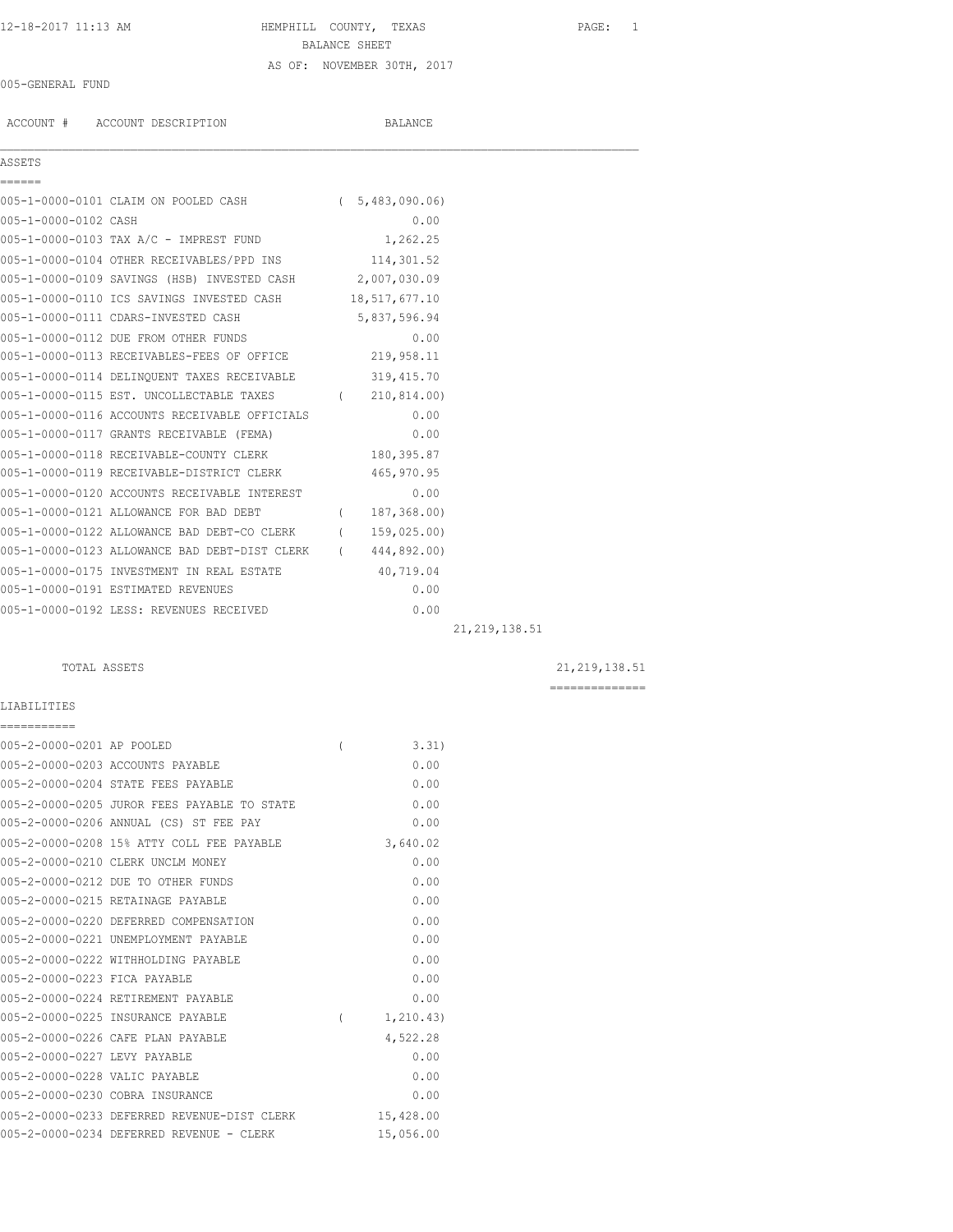# 12-18-2017 11:13 AM HEMPHILL COUNTY, TEXAS PAGE: 2

BALANCE SHEET

## AS OF: NOVEMBER 30TH, 2017

| 005-GENERAL FUND               |                                                      |           |  |
|--------------------------------|------------------------------------------------------|-----------|--|
|                                | ACCOUNT # ACCOUNT DESCRIPTION                        | BALANCE   |  |
|                                | 005-2-0000-0236 DEFERRED REVENUE - JP                | 19,666.00 |  |
|                                | 005-2-0000-0238 DEFERRED TAX REVENUE<br>96,265.00    |           |  |
|                                | 005-2-0000-0261 SALES TAX REPORT                     | 0.00      |  |
| 005-2-0000-0281 APPROPRIATIONS |                                                      | 0.00      |  |
|                                | 005-2-0000-0282 LESS: EXPENDITURES                   | 0.00      |  |
|                                | 005-2-0000-0283 LESS: ENCUMBRANCES                   | 0.00      |  |
|                                | 005-2-0000-0290 PRIOR YR A/PAYABLE                   | 0.00      |  |
|                                | 005-2-0000-0301 1-CCC COURT COSTS COLLECTED 3,853.25 |           |  |
|                                | 005-2-0000-0306 6-BAIL BOND FEE                      | 243.00    |  |
|                                | 005-2-0000-0307 7-DNA CONVICTIONS                    | 0.00      |  |
|                                | 005-2-0000-0308 8-DNA CS COMM. SUPERVISION           | 0.00      |  |
|                                | 005-2-0000-0309 9-DNA JV TESTING FEE JV              | 0.00      |  |
|                                | 005-2-0000-0310 10-EMS TRAMA FUND                    | 34.48     |  |
|                                | 005-2-0000-0311 11-JPD-JUV PRO DIVERSION FEE         | 0.00      |  |
|                                | 005-2-0000-0312 12-JRF-JURY REIMBURSEMENT FEE 290.64 |           |  |
|                                | 005-2-0000-0313 13-IDF INDIGENT DEFENSE FEE          | 208.35    |  |
|                                | 005-2-0000-0314 14-MVF MOVING VIOLATION FEE          | 83.19     |  |
|                                | 005-2-0000-0315 15-STF STATE TRAFFIC FINE 1,401.50   |           |  |
|                                | 005-2-0000-0316 16-POF PEACE OFFICER FEES            | 56.24     |  |
|                                | 005-2-0000-0317 17-FTA FAILURE TO APPEAR             | 120.01    |  |
|                                | 005-2-0000-0318 18-JUD FUND CONSTITUTIONAL           | 73.23     |  |
|                                | 005-2-0000-0320 MCW-MOTOR CARRIER WT                 | 899.90    |  |
|                                | 005-2-0000-0321 TP-TIME PAYMENT FEE                  | 76.80     |  |
|                                | 005-2-0000-0322 DRF-DRIVING RECORDS FEE              | 0.00      |  |
|                                | 005-2-0000-0323 JS-JUDICIAL SUPPORT FEE              | 556.82    |  |
|                                | 005-2-0000-0324 TPDF-TRUANCY PREV DIV FUND 146.74    |           |  |
|                                | 005-2-0000-0325 SPECIALTY COURT                      | 82.02     |  |
|                                | 005-2-0000-0326 7TH COURT OF APPEALS                 | 45.10     |  |
| 005-2-0000-0327 OMNIBASE       |                                                      | 24.00     |  |

|                                | 005-2-0000-0326 7TH COURT OF APPEALS           | 45.10  |
|--------------------------------|------------------------------------------------|--------|
| 005-2-0000-0327 OMNIBASE       |                                                | 24.00  |
| 005-2-0000-0328 PARKS&WILDLIFE |                                                | 0.00   |
|                                | 005-2-0000-0329 CHILD SAFETY SEAT              | 53.95  |
| 005-2-0000-0330 CTSD           |                                                | 100.00 |
| 005-2-0000-0331 TRAILEE/CASA   |                                                | 30.00  |
|                                | 005-2-0000-0400 BIRTH-REMOTE ACCESS            | 0.00   |
|                                | 005-2-0000-0410 1-BIRTH CERTIFICATE FEE        | 0.00   |
|                                | 005-2-0000-0420 2-MLF MARRIAGE LICENSE FEE     | 0.00   |
|                                | 005-2-0000-0430 3-DIM DEC OF INFORMAL MARRIAGE | 0.00   |
|                                | 005-2-0000-0440 4-NDF NONDISCLOSURE FEES       | 0.00   |
|                                | 005-2-0000-0450 5-TCV-JUROR DONATIONS          | 0.00   |
|                                | 005-2-0000-0460 6-JUSTICE CTS-INDIGENT LEGAL   | 17.10  |
|                                | 005-2-0000-0470 7A-STATUTORY PROBATE           | 0.00   |
|                                | 005-2-0000-0471 7B-JUDICIAL FUND FILING FEE    | 0.00   |
|                                | 005-2-0000-0480 8A-STATUTORY CO COURT          | 0.00   |
|                                | 005-2-0000-0481 8B-JUDICIAL FUND               | 0.00   |
|                                | 005-2-0000-0490 9A-CONSTITUTIONAL CO COURT     | 19.00  |
|                                | 005-2-0000-0491 9B-JUDICIAL FUND FILING FEE    | 80.00  |
| 005-2-0000-0492 10A-DIVORCE    |                                                | 0.00   |
|                                | 005-2-0000-0493 10B-OTHER THAN DIVORCE         | 0.00   |
|                                | 005-2-0000-0494 10C-INDIGENT LEGAL SERVICES    | 0.00   |
|                                | 005-2-0000-0495 11-JUDICIAL SUPPORT FEE        | 415.00 |

005-2-0000-0496 SFP-ELECTRONIC FILING SYSTEM 356.24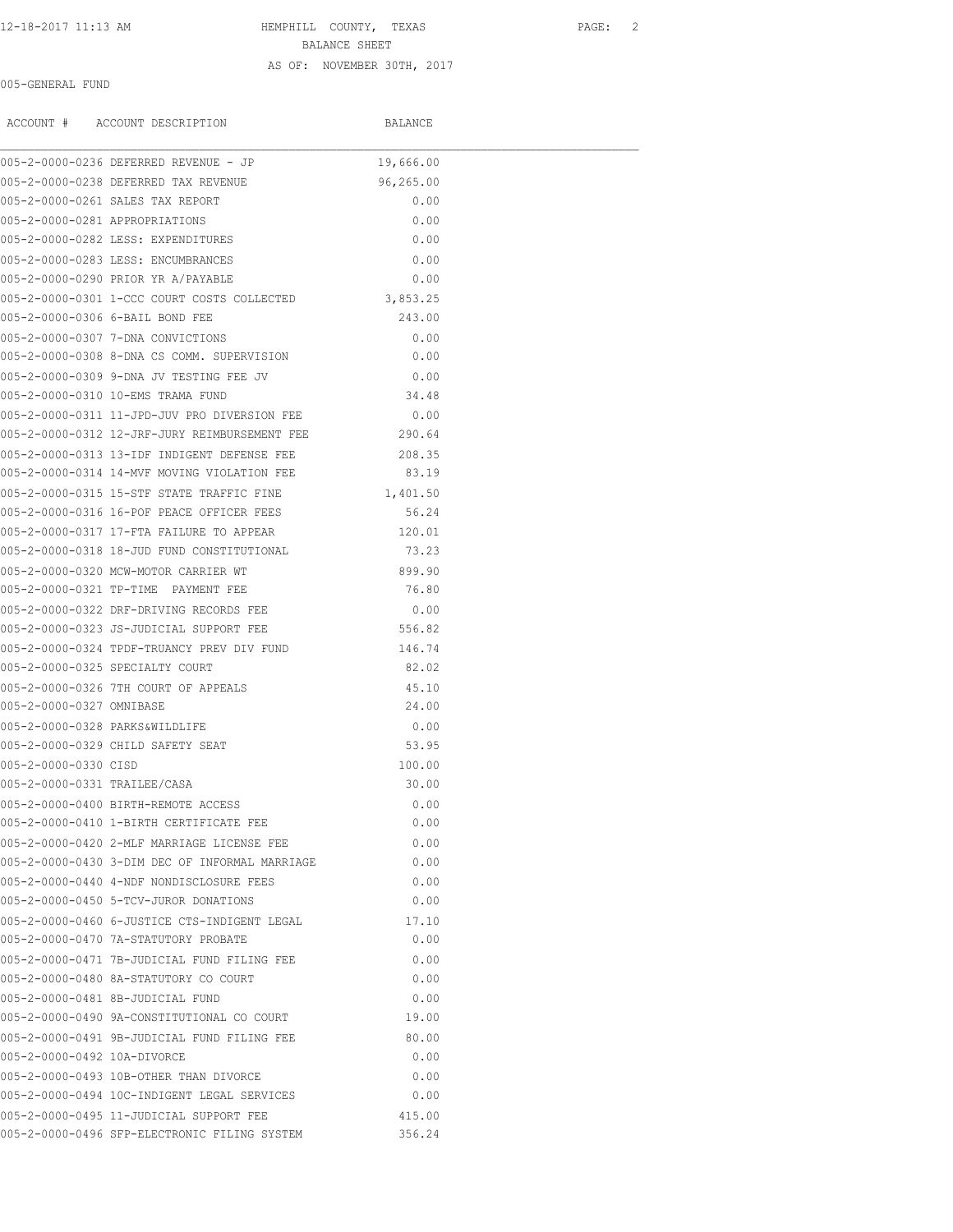#### 12-18-2017 11:13 AM HEMPHILL COUNTY, TEXAS PAGE: 3

BALANCE SHEET

### AS OF: NOVEMBER 30TH, 2017

005-GENERAL FUND

| ACCOUNT # ACCOUNT DESCRIPTION                     | BALANCE       |               |                                                                                                                                                                                                                                                                                                                                                                                                                                                                                        |
|---------------------------------------------------|---------------|---------------|----------------------------------------------------------------------------------------------------------------------------------------------------------------------------------------------------------------------------------------------------------------------------------------------------------------------------------------------------------------------------------------------------------------------------------------------------------------------------------------|
| 005-2-0000-0497 TEXAS HOME VISITING PROGRAM       | 17.08         |               |                                                                                                                                                                                                                                                                                                                                                                                                                                                                                        |
| 005-2-0000-0498 JUDICIAL AND COURT PERSONEL TR    | 50.00         |               |                                                                                                                                                                                                                                                                                                                                                                                                                                                                                        |
| 005-2-1510-0221 UNEMPLOYMENT PAYABLE              | 0.00          |               |                                                                                                                                                                                                                                                                                                                                                                                                                                                                                        |
| 005-2-1520-0221 UNEMPLOYMENT PAYABLE              | 0.00          |               |                                                                                                                                                                                                                                                                                                                                                                                                                                                                                        |
| 005-2-1530-0221 UNEMPLOYMENT PAYABLE              | 0.00          |               |                                                                                                                                                                                                                                                                                                                                                                                                                                                                                        |
| 005-2-1540-0221 UNEMPLOYMENT PAYABLE              | 0.00          |               |                                                                                                                                                                                                                                                                                                                                                                                                                                                                                        |
| 005-2-2410-0221 UNEMPLOYMENT PAYABLE              | 0.00          |               |                                                                                                                                                                                                                                                                                                                                                                                                                                                                                        |
| 005-2-2500-0221 UNEMPLOYMENT PAYABLE              | 0.00          |               |                                                                                                                                                                                                                                                                                                                                                                                                                                                                                        |
| 005-2-2550-0221 UNEMPLOYMENT PAYABLE              | 0.00          |               |                                                                                                                                                                                                                                                                                                                                                                                                                                                                                        |
| 005-2-2560-0221 UNEMPLOYMENT PAYABLE              | 0.00          |               |                                                                                                                                                                                                                                                                                                                                                                                                                                                                                        |
| 005-2-3500-0221 UNEMPLOYMENT PAYABLE              | 0.00          |               |                                                                                                                                                                                                                                                                                                                                                                                                                                                                                        |
| 005-2-3600-0221 UNEMPLOYMENT PAYABLE              | 0.00          |               |                                                                                                                                                                                                                                                                                                                                                                                                                                                                                        |
| 005-2-7001-0221 UNEMPLOYMENT PAYABLE              | 0.00          |               |                                                                                                                                                                                                                                                                                                                                                                                                                                                                                        |
| TOTAL LIABILITIES                                 |               | 162,697.20    |                                                                                                                                                                                                                                                                                                                                                                                                                                                                                        |
| EOUITY                                            |               |               |                                                                                                                                                                                                                                                                                                                                                                                                                                                                                        |
| ======                                            |               |               |                                                                                                                                                                                                                                                                                                                                                                                                                                                                                        |
| 005-3-0000-0301 CURRENT FUND BALANCE              | 17,654,509.49 |               |                                                                                                                                                                                                                                                                                                                                                                                                                                                                                        |
| 005-3-0000-0302 BUDGETED FUND BALANCE             | 0.00          |               |                                                                                                                                                                                                                                                                                                                                                                                                                                                                                        |
| TOTAL BEGINNING EQUITY                            | 17,654,509.49 |               |                                                                                                                                                                                                                                                                                                                                                                                                                                                                                        |
| TOTAL REVENUE                                     | 4,268,033.36  |               |                                                                                                                                                                                                                                                                                                                                                                                                                                                                                        |
| TOTAL EXPENSES                                    | 866,101.54    |               |                                                                                                                                                                                                                                                                                                                                                                                                                                                                                        |
| TOTAL REVENUE OVER/(UNDER) EXPENSES 3,401,931.82  |               |               |                                                                                                                                                                                                                                                                                                                                                                                                                                                                                        |
| TOTAL EQUITY & REV. OVER/(UNDER) EXP.             |               | 21,056,441.31 |                                                                                                                                                                                                                                                                                                                                                                                                                                                                                        |
| TOTAL LIABILITIES, EQUITY & REV.OVER/(UNDER) EXP. |               |               | 21, 219, 138.51                                                                                                                                                                                                                                                                                                                                                                                                                                                                        |
|                                                   |               |               | $\begin{array}{cccccccccc} \multicolumn{2}{c}{} & \multicolumn{2}{c}{} & \multicolumn{2}{c}{} & \multicolumn{2}{c}{} & \multicolumn{2}{c}{} & \multicolumn{2}{c}{} & \multicolumn{2}{c}{} & \multicolumn{2}{c}{} & \multicolumn{2}{c}{} & \multicolumn{2}{c}{} & \multicolumn{2}{c}{} & \multicolumn{2}{c}{} & \multicolumn{2}{c}{} & \multicolumn{2}{c}{} & \multicolumn{2}{c}{} & \multicolumn{2}{c}{} & \multicolumn{2}{c}{} & \multicolumn{2}{c}{} & \multicolumn{2}{c}{} & \mult$ |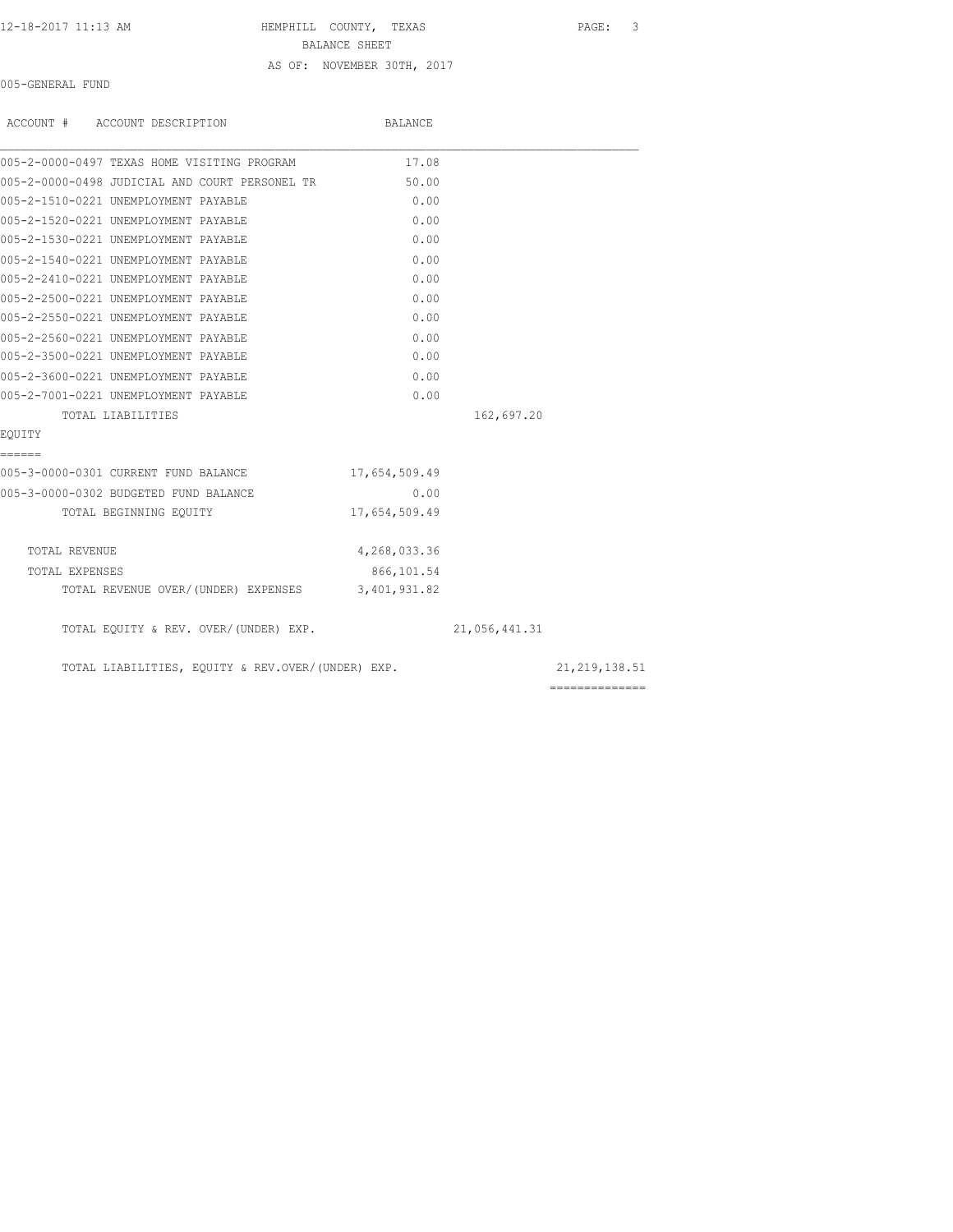| 12-18-2017 11:13 AM                               | HEMPHILL COUNTY, TEXAS<br>BALANCE SHEET |          | PAGE: 1        |
|---------------------------------------------------|-----------------------------------------|----------|----------------|
|                                                   | AS OF: NOVEMBER 30TH, 2017              |          |                |
| 008-LAW LIBRARY                                   |                                         |          |                |
| ACCOUNT # ACCOUNT DESCRIPTION                     | BALANCE                                 |          |                |
| ASSETS                                            |                                         |          |                |
| ------                                            |                                         |          |                |
| 008-1-0000-0101 CLAIM ON POOLED CASH              | 7,824.26                                |          |                |
| 008-1-0000-0102 CASH - LAW LIBRARY                | 0.00                                    |          |                |
| 008-1-0000-0191 ESTIMATED REVENUES                | 0.00                                    |          |                |
| 008-1-0000-0192 LESS: REVENUES RECEIVED           | 0.00                                    |          |                |
|                                                   |                                         | 7,824.26 |                |
| TOTAL ASSETS                                      |                                         |          | 7,824.26       |
| LIABILITIES                                       |                                         |          | ============== |
| ------------                                      |                                         |          |                |
| 008-2-0000-0201 AP POOLED                         | 0.00                                    |          |                |
| 008-2-0000-0203 ACOUNTS PAYABLE                   | 0.00                                    |          |                |
| 008-2-0000-0222 PAYROLL W/H PAYABLE               | 0.00                                    |          |                |
| 008-2-0000-0223 PAYROLL FICA PAYABLE              | 0.00                                    |          |                |
| 008-2-0000-0224 PAYROLL RETIREMENT PAYABLE        | 0.00                                    |          |                |
| 008-2-0000-0225 PAYROLL INSURANCE PAYABLE         | 0.00                                    |          |                |
| 008-2-0000-0281 APPROPRIATIONS                    | 0.00                                    |          |                |
| 008-2-0000-0282 LESS: EXPENDITURES                | 0.00                                    |          |                |
| 008-2-0000-0283 LESS: ENCUMBRANCES                | 0.00                                    |          |                |
| 008-2-0000-0290 PRIOR YEAR PAYABLES               | 0.00                                    |          |                |
| TOTAL LIABILITIES                                 |                                         | 0.00     |                |
| EQUITY                                            |                                         |          |                |
| ======<br>008-3-0000-0301 CURRENT FUND BALANCE    | 7,509.26                                |          |                |
| 008-3-0000-0302 BUDGETED FUND BALANCE             | 0.00                                    |          |                |
| TOTAL BEGINNING EQUITY                            | 7,509.26                                |          |                |
| TOTAL REVENUE                                     | 315.00                                  |          |                |
| TOTAL EXPENSES                                    | 0.00                                    |          |                |
| TOTAL REVENUE OVER/(UNDER) EXPENSES               | 315.00                                  |          |                |
| TOTAL EQUITY & REV. OVER/(UNDER) EXP.             |                                         | 7,824.26 |                |
| TOTAL LIABILITIES, EQUITY & REV.OVER/(UNDER) EXP. |                                         |          | 7,824.26       |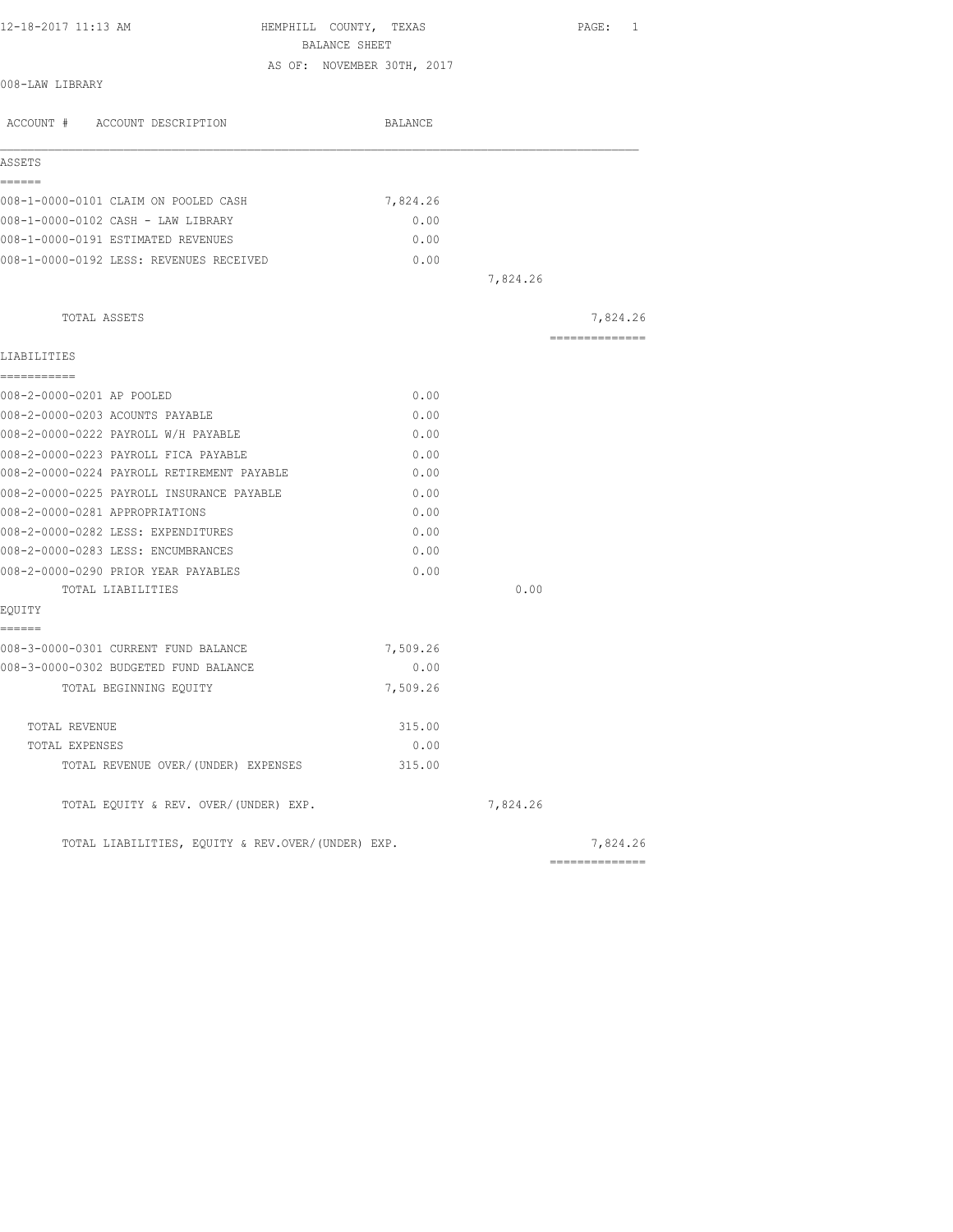| 12-18-2017 11:13 AM<br>HEMPHILL COUNTY, TEXAS                                 | BALANCE SHEET              |           | PAGE: 1         |
|-------------------------------------------------------------------------------|----------------------------|-----------|-----------------|
|                                                                               | AS OF: NOVEMBER 30TH, 2017 |           |                 |
| 009-SECURITY FEE                                                              |                            |           |                 |
| ACCOUNT # ACCOUNT DESCRIPTION                                                 | BALANCE                    |           |                 |
| ASSETS                                                                        |                            |           |                 |
| ======                                                                        |                            |           |                 |
| 009-1-0000-0101 CLAIM ON POOLED CASH                                          | 66,720.79                  |           |                 |
| 009-1-0000-0102 CASH - COUNTY - SECURITY FEE                                  | 0.00                       |           |                 |
| 009-1-0000-0191 ESTIMATED REVENUES                                            | 0.00                       |           |                 |
| 009-1-0000-0192 LESS: REVENUES RECEIVED                                       | 0.00                       |           |                 |
|                                                                               |                            | 66,720.79 |                 |
| TOTAL ASSETS                                                                  |                            |           | 66,720.79       |
| LIABILITIES                                                                   |                            |           | --------------- |
| ===========                                                                   |                            |           |                 |
| 009-2-0000-0201 AP POOLED                                                     | 0.00                       |           |                 |
| 009-2-0000-0203 ACOUNTS PAYABLE                                               | 0.00                       |           |                 |
| 009-2-0000-0222 PAYROLL W/H PAYABLE                                           | 0.00                       |           |                 |
| 009-2-0000-0223 PAYROLL FICA PAYABLE                                          | 0.00                       |           |                 |
| 009-2-0000-0224 PAYROLL RETIREMENT PAYABLE                                    | 0.00                       |           |                 |
| 009-2-0000-0225 PAYROLL INSURANCE PAYABLE                                     | 0.00                       |           |                 |
| 009-2-0000-0281 APPROPRIATIONS                                                | 0.00                       |           |                 |
| 009-2-0000-0282 LESS: EXPENDITURES                                            | 0.00                       |           |                 |
| 009-2-0000-0283 LESS: ENCUMBRANCES                                            | 0.00                       |           |                 |
| 009-2-0000-0290 PRIOR YR A/PAYABLE                                            | 0.00                       |           |                 |
| TOTAL LIABILITIES                                                             |                            | 0.00      |                 |
| EQUITY                                                                        |                            |           |                 |
| ------                                                                        | 66, 347.46                 |           |                 |
| 009-3-0000-0301 CURRENT FUND BALANCE<br>009-3-0000-0302 BUDGETED FUND BALANCE | 0.00                       |           |                 |
|                                                                               |                            |           |                 |
| TOTAL BEGINNING EQUITY                                                        | 66, 347.46                 |           |                 |
| TOTAL REVENUE                                                                 | 373.33                     |           |                 |
| TOTAL EXPENSES                                                                | 0.00                       |           |                 |
| TOTAL REVENUE OVER/(UNDER) EXPENSES                                           | 373.33                     |           |                 |
| TOTAL EQUITY & REV. OVER/(UNDER) EXP.                                         |                            | 66,720.79 |                 |
| TOTAL LIABILITIES, EQUITY & REV.OVER/(UNDER) EXP.                             |                            |           | 66,720.79       |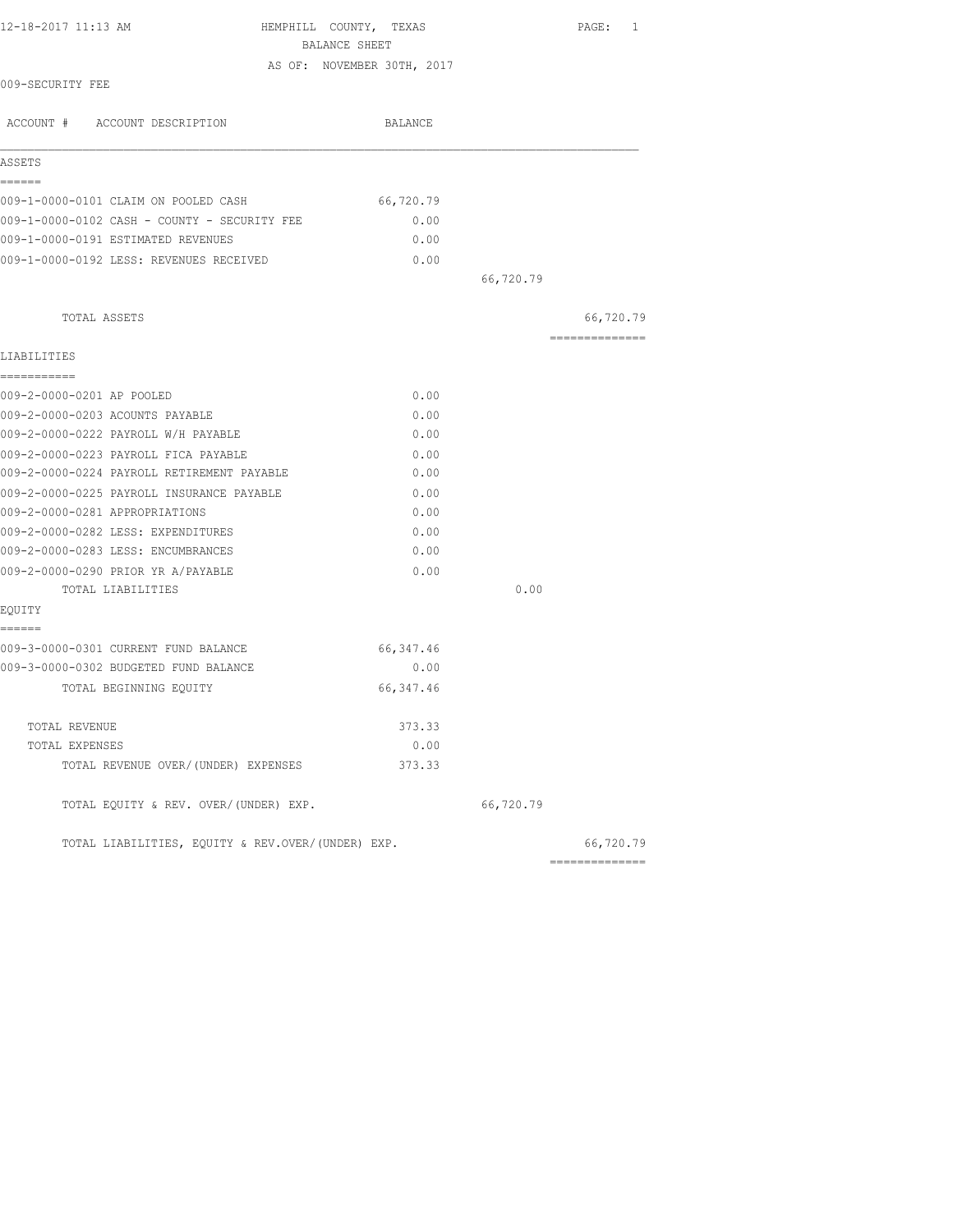| 12-18-2017 11:13 AM |  |  |
|---------------------|--|--|
|---------------------|--|--|

HEMPHILL COUNTY, TEXAS PAGE: 1 BALANCE SHEET AS OF: NOVEMBER 30TH, 2017

010-AIRPORT

|                                | ACCOUNT # ACCOUNT DESCRIPTION                     |          | BALANCE     |            |                              |
|--------------------------------|---------------------------------------------------|----------|-------------|------------|------------------------------|
| ASSETS                         |                                                   |          |             |            |                              |
| ------                         |                                                   |          |             |            |                              |
|                                | 010-1-0000-0102 CASH - AIRPORT                    |          | 303,745.03  |            |                              |
|                                | 010-1-0000-0104 AIRPORT PREPAID INSURANCE         |          | 0.00        |            |                              |
|                                | 010-1-0000-0110 INVESTED CASH/YR 2000             |          | 0.00        |            |                              |
|                                | 010-1-0000-0111 INVESTED CASH/AIRPORT             |          | 0.00        |            |                              |
|                                | 010-1-0000-0191 ESTIMATED REVENUES                |          | 0.00        |            |                              |
|                                | 010-1-0000-0192 LESS: REVENUES RECEIVED           |          | 0.00        |            |                              |
|                                |                                                   |          |             | 303,745.03 |                              |
| TOTAL ASSETS                   |                                                   |          |             |            | 303,745.03                   |
| LIABILITIES                    |                                                   |          |             |            | ==============               |
| ===========                    |                                                   |          |             |            |                              |
|                                | 010-2-0000-0203 ACCOUNTS PAYABLE                  |          | 0.00        |            |                              |
|                                | 010-2-0000-0222 PAYROLL W/H PAYABLE               |          | 0.00        |            |                              |
|                                | 010-2-0000-0223 PAYROLL FICA PAYABLE              |          | 0.00        |            |                              |
|                                | 010-2-0000-0224 PAYROLL RETIREMENT PAYABLE        |          | 0.00        |            |                              |
|                                | 010-2-0000-0225 PAYROLL INSURANCE PAYABLE         |          | 0.00        |            |                              |
|                                | 010-2-0000-0235 DUE TO GENERAL FUND               |          | 0.00        |            |                              |
| 010-2-0000-0281 APPROPRIATIONS |                                                   |          | 0.00        |            |                              |
|                                | 010-2-0000-0282 LESS: EXPENDITURES                |          | 0.00        |            |                              |
|                                | 010-2-0000-0283 LESS: ENCUMBRANCES                |          | 0.00        |            |                              |
|                                | 010-2-0000-0290 PRIOR YR A/PAYABLE                | $\left($ | 50,000.00)  |            |                              |
|                                | TOTAL LIABILITIES                                 |          | $\left($    | 50,000.00) |                              |
| EQUITY<br>======               |                                                   |          |             |            |                              |
|                                | 010-3-0000-0301 CURRENT FUND BALANCE              |          | 373,136.48  |            |                              |
|                                | 010-3-0000-0302 BUDGETED FUND BALANCE             |          | 0.00        |            |                              |
|                                | TOTAL BEGINNING EQUITY                            |          | 373, 136.48 |            |                              |
| TOTAL REVENUE                  |                                                   |          | 21,847.68   |            |                              |
| TOTAL EXPENSES                 |                                                   |          | 41,239.13   |            |                              |
|                                | TOTAL REVENUE OVER/(UNDER) EXPENSES (19,391.45)   |          |             |            |                              |
|                                | TOTAL EQUITY & REV. OVER/(UNDER) EXP.             |          |             | 353,745.03 |                              |
|                                | TOTAL LIABILITIES, EQUITY & REV.OVER/(UNDER) EXP. |          |             |            | 303,745.03<br>============== |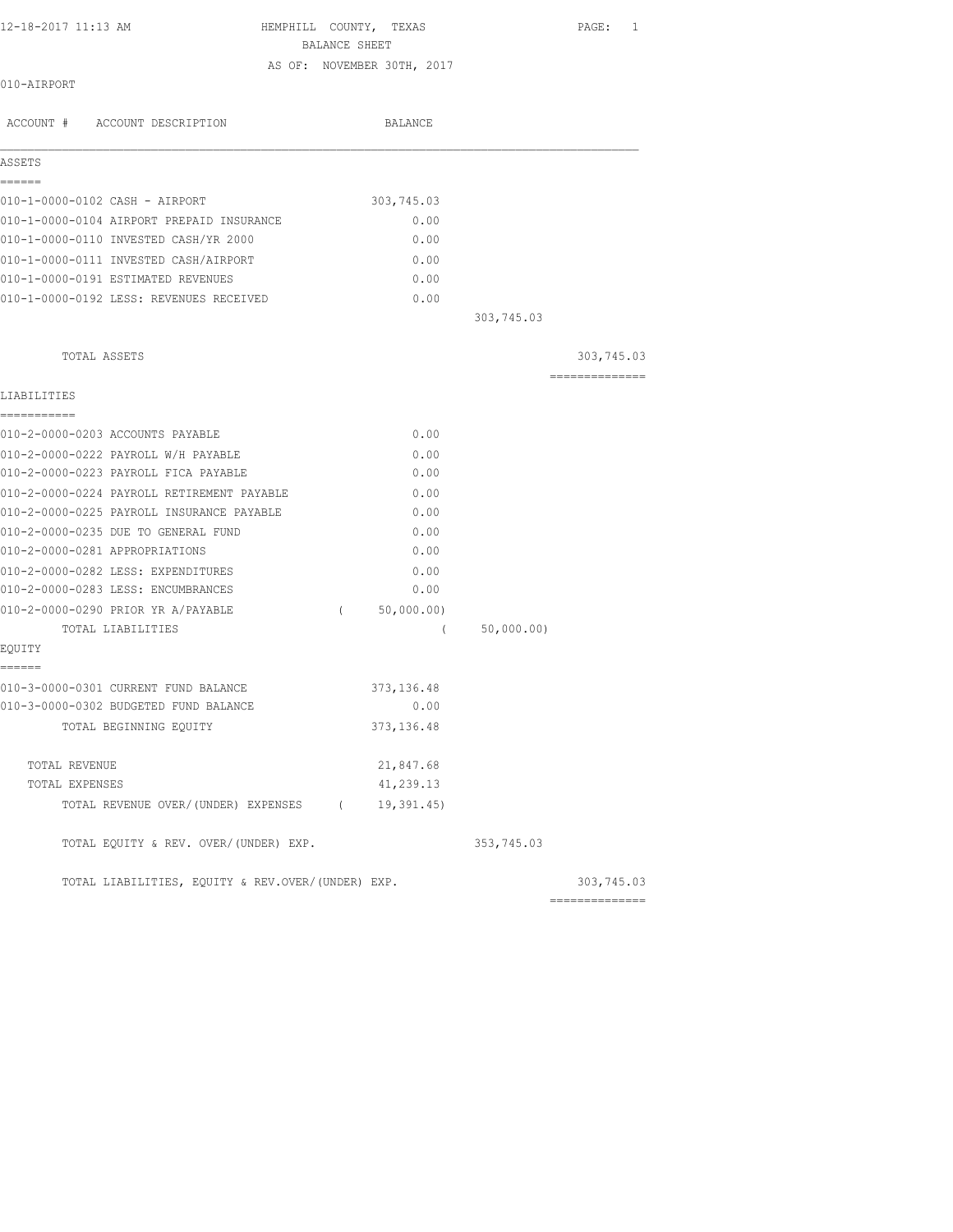| 12-18-2017 11:13 AM                                       | HEMPHILL COUNTY, TEXAS     |                | PAGE: 1        |
|-----------------------------------------------------------|----------------------------|----------------|----------------|
|                                                           | BALANCE SHEET              |                |                |
| 011-ROAD & BRIDGE PCT 1                                   | AS OF: NOVEMBER 30TH, 2017 |                |                |
|                                                           |                            |                |                |
| ACCOUNT # ACCOUNT DESCRIPTION                             | BALANCE                    |                |                |
| ASSETS                                                    |                            |                |                |
| ======<br>011-1-0000-0101 CLAIM ON POOLED CASH            | 1,136,009.83               |                |                |
| 011-1-0000-0102 CASH - ROAD & BRIDGE PCT 1                | 0.00                       |                |                |
| 011-1-0000-0104 PCT 1 PREPAID INSURANCE                   | 432.12                     |                |                |
| 011-1-0000-0110 INVESTMENTS                               | 0.00                       |                |                |
| 011-1-0000-0118 PROPERTY TAX RECEIVABLE                   | 16,118.62                  |                |                |
| 011-1-0000-0121 ALLOWANCE FOR BAD DEBT                    | (10, 638.21)               |                |                |
| 011-1-0000-0191 ESTIMATED REVENUES                        | 0.00                       |                |                |
| 011-1-0000-0192 LESS: REVENUES RECEIVED                   | 0.00                       |                |                |
|                                                           |                            | 1, 141, 922.36 |                |
| TOTAL ASSETS                                              |                            |                | 1, 141, 922.36 |
| LIABILITIES                                               |                            |                | ============== |
| ------------                                              |                            |                |                |
| 011-2-0000-0201 AP POOLED                                 | $\left($<br>71.52)         |                |                |
| 011-2-0000-0203 ACOUNTS PAYABLE                           | 0.00                       |                |                |
| 011-2-0000-0211 DUE FROM OTHER FUNDS                      | 0.00                       |                |                |
| 011-2-0000-0220 DEFERRED COMPENSATION                     | 0.00                       |                |                |
| 011-2-0000-0222 WITHHOLDING PAYABLE                       | 0.00                       |                |                |
| 011-2-0000-0223 FICA PAYABLE                              | 0.00                       |                |                |
| 011-2-0000-0224 RETIREMENT PAYABLE                        | 0.00                       |                |                |
| 011-2-0000-0225 INSURANCE PAYABLE                         | 28.68                      |                |                |
| 011-2-0000-0226 CAFE PLAN PAYABLE                         | $\left($<br>354.31)        |                |                |
| 011-2-0000-0228 VALIC PAYABLE                             | 0.00                       |                |                |
| 011-2-0000-0230 DEFERRED REVENUE                          | 4,830.05                   |                |                |
| 011-2-0000-0281 APPROPRIATIONS                            | 0.00                       |                |                |
| 011-2-0000-0282 LESS: EXPENDITURES                        | 0.00                       |                |                |
| 011-2-0000-0283 LESS: ENCUMBRANCES                        | 0.00                       |                |                |
| 011-2-0000-0290 PRIOR YR A/PAYABLE                        | 0.00                       |                |                |
| 011-2-4011-0221 UNEMPLOYMENT PAYABLE<br>TOTAL LIABILITIES | 0.00                       | 4,432.90       |                |
| EQUITY                                                    |                            |                |                |
| ======<br>011-3-0000-0301 CURRENT FUND BALANCE            | 933,711.56                 |                |                |
| 011-3-0000-0302 BUDGETED FUND BALANCE                     | 0.00                       |                |                |
| TOTAL BEGINNING EQUITY                                    | 933, 711.56                |                |                |
|                                                           |                            |                |                |
| TOTAL REVENUE                                             | 239,695.38                 |                |                |
| TOTAL EXPENSES                                            | 35, 917.48                 |                |                |
| TOTAL REVENUE OVER/(UNDER) EXPENSES                       | 203,777.90                 |                |                |
| TOTAL EQUITY & REV. OVER/(UNDER) EXP.                     |                            | 1, 137, 489.46 |                |
| TOTAL LIABILITIES, EQUITY & REV.OVER/(UNDER) EXP.         |                            |                | 1, 141, 922.36 |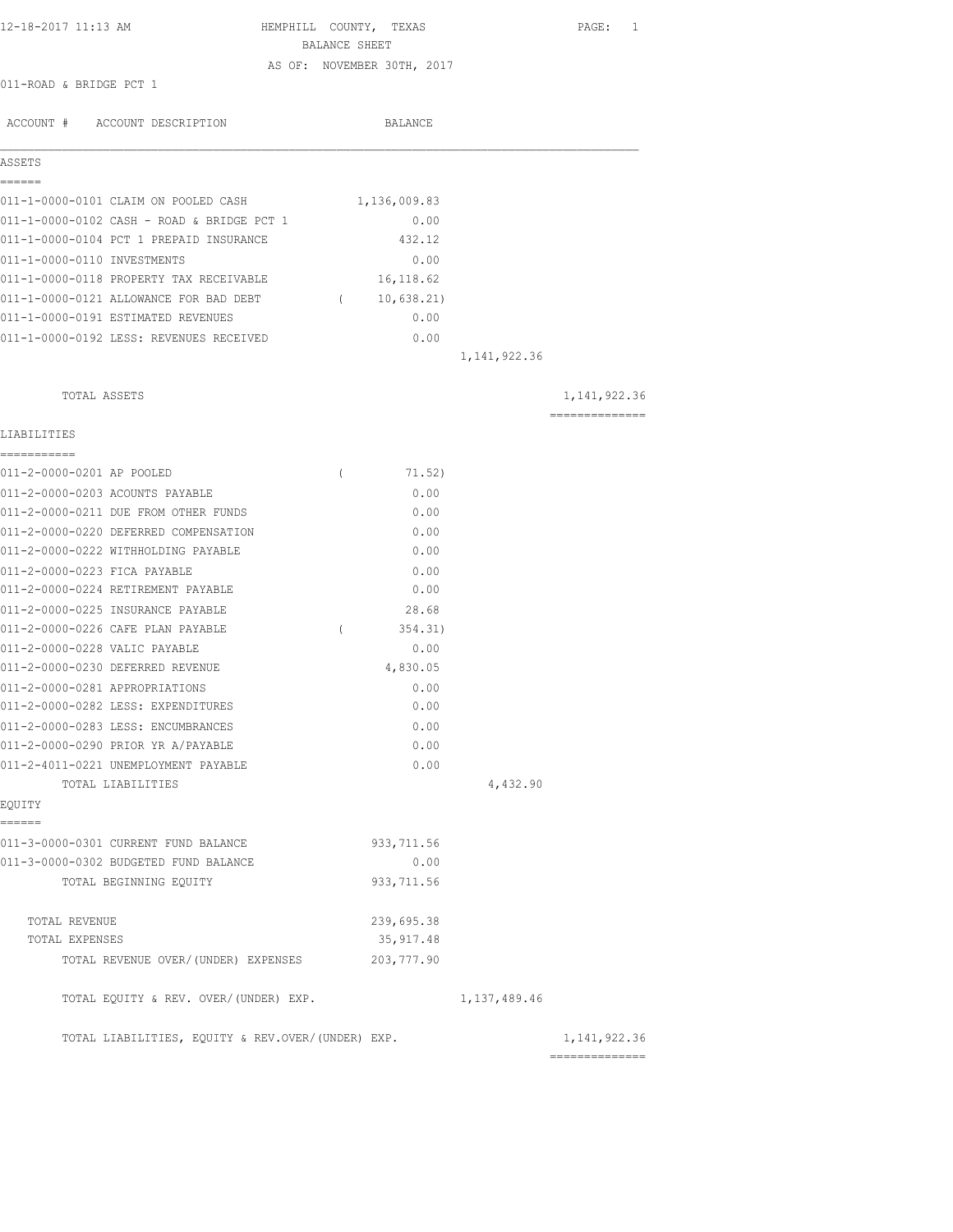| 12-18-2017 11:13 AM                                                    | HEMPHILL COUNTY, TEXAS<br>BALANCE SHEET |              | PAGE: 1        |
|------------------------------------------------------------------------|-----------------------------------------|--------------|----------------|
|                                                                        | AS OF: NOVEMBER 30TH, 2017              |              |                |
| 012-ROAD & BRIDGE PCT 2                                                |                                         |              |                |
| ACCOUNT # ACCOUNT DESCRIPTION                                          | BALANCE                                 |              |                |
| ASSETS                                                                 |                                         |              |                |
| ======                                                                 |                                         |              |                |
| 012-1-0000-0101 CLAIM ON POOLED CASH                                   | 1,556,186.70                            |              |                |
| 012-1-0000-0102 CASH - ROAD & BRIDGE PCT 2                             | 0.00                                    |              |                |
| 012-1-0000-0104 PCT 2 PREPAID INSURANCE                                | 432.12                                  |              |                |
| 012-1-0000-0110 INVESTMENTS<br>012-1-0000-0118 PROPERTY TAX RECEIVABLE | 0.00<br>17,095.51                       |              |                |
| 012-1-0000-0121 ALLOWANCE FOR BAD DEBT                                 |                                         |              |                |
| 012-1-0000-0191 ESTIMATED REVENUES                                     | 11,282.95)<br>$\sqrt{2}$<br>0.00        |              |                |
| 012-1-0000-0192 LESS: REVENUES RECEIVED                                | 0.00                                    |              |                |
|                                                                        |                                         | 1,562,431.38 |                |
|                                                                        |                                         |              |                |
| TOTAL ASSETS                                                           |                                         |              | 1,562,431.38   |
| LIABILITIES                                                            |                                         |              | ============== |
| -----------                                                            |                                         |              |                |
| 012-2-0000-0201 AP POOLED                                              | 0.00                                    |              |                |
| 012-2-0000-0203 ACOUNTS PAYABLE                                        | 0.00                                    |              |                |
| 012-2-0000-0211 DUE FROM OTHER FUNDS                                   | 0.00                                    |              |                |
| 012-2-0000-0220 DEFERRED COMPENSATION                                  | 0.00                                    |              |                |
| 012-2-0000-0222 WITHHOLDING PAYABLE                                    | 0.00                                    |              |                |
| 012-2-0000-0223 FICA PAYABLE                                           | 0.00                                    |              |                |
| 012-2-0000-0224 RETIREMENT PAYABLE                                     | 0.00                                    |              |                |
| 012-2-0000-0225 INSURANCE PAYABLE<br>012-2-0000-0226 CAFE PLAN PAYABLE | 22.70)<br>$\left($                      |              |                |
| 012-2-0000-0227 LEVY PAYABLE                                           | 310.00                                  |              |                |
| 012-2-0000-0228 VAL DEF                                                | 598.00<br>0.00                          |              |                |
| 012-2-0000-0230 DEFERRED REVENUE                                       | 5,122.78                                |              |                |
| 012-2-0000-0281 APPROPRIATIONS                                         | 0.00                                    |              |                |
| 012-2-0000-0282 LESS: EXPENDITURES                                     | 0.00                                    |              |                |
| 012-2-0000-0283 LESS: ENCUMBRANCES                                     | 0.00                                    |              |                |
| 012-2-0000-0290 PRIOR YR A/PAYABLE                                     | 0.00                                    |              |                |
| 012-2-4012-0221 UNEMPLOYMENT PAYABLE                                   | 0.00                                    |              |                |
| TOTAL LIABILITIES                                                      |                                         | 6,008.08     |                |
| EQUITY                                                                 |                                         |              |                |
| ======<br>012-3-0000-0301 CURRENT FUND BALANCE                         | 1,339,881.88                            |              |                |
| 012-3-0000-0302 BUDGETED FUND BALANCE                                  | 0.00                                    |              |                |
| TOTAL BEGINNING EQUITY                                                 | 1,339,881.88                            |              |                |
| TOTAL REVENUE                                                          | 254, 222.61                             |              |                |
| TOTAL EXPENSES                                                         | 37,681.19                               |              |                |
| TOTAL REVENUE OVER/(UNDER) EXPENSES                                    | 216, 541.42                             |              |                |
| TOTAL EQUITY & REV. OVER/(UNDER) EXP.                                  |                                         | 1,556,423.30 |                |
| TOTAL LIABILITIES, EQUITY & REV.OVER/(UNDER) EXP.                      |                                         |              | 1,562,431.38   |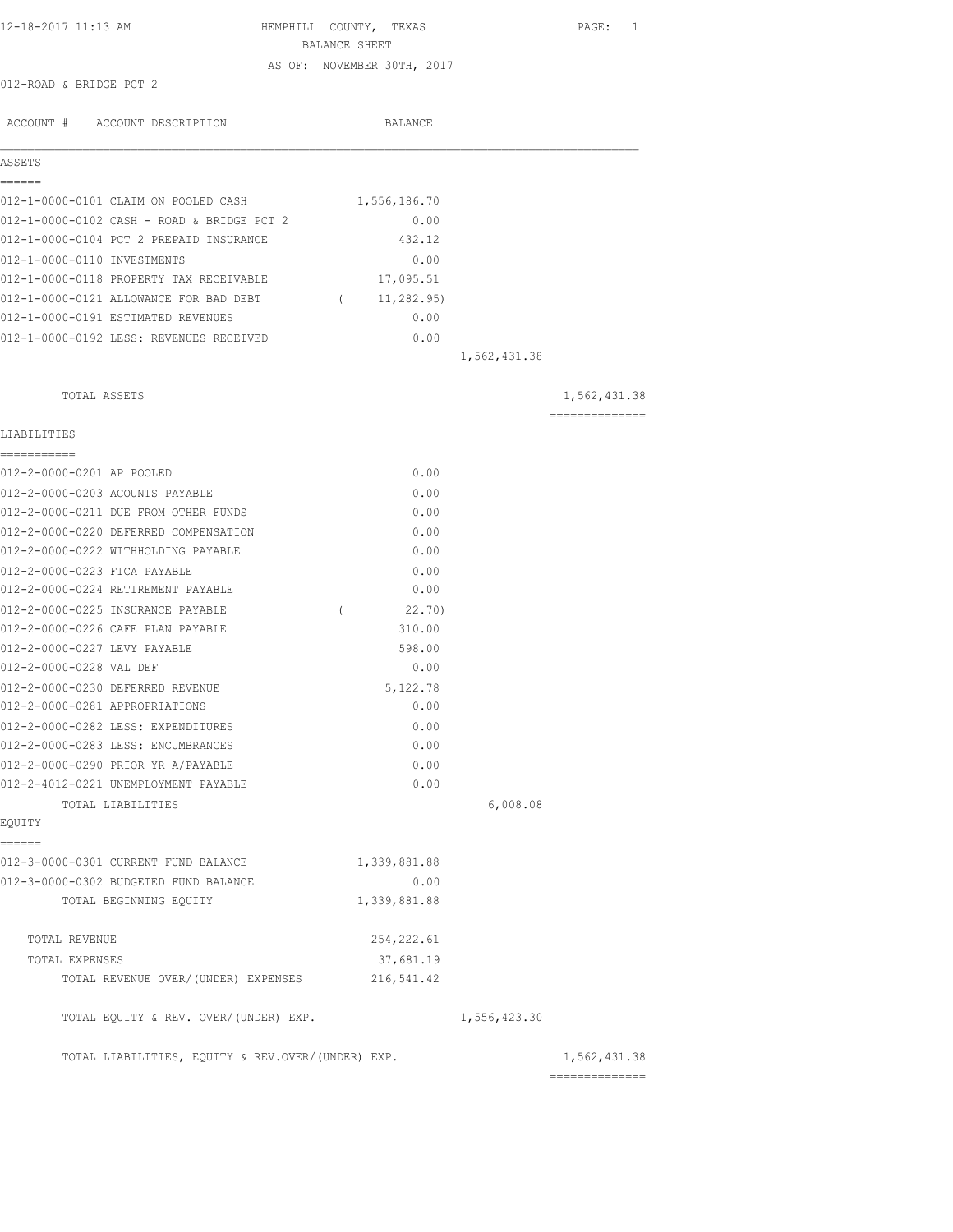| 12-18-2017 11:13 AM                               | HEMPHILL COUNTY, TEXAS     |              | PAGE: 1        |
|---------------------------------------------------|----------------------------|--------------|----------------|
|                                                   | BALANCE SHEET              |              |                |
|                                                   | AS OF: NOVEMBER 30TH, 2017 |              |                |
| 013-ROAD & BRIDGE PCT 3                           |                            |              |                |
|                                                   |                            |              |                |
| ACCOUNT # ACCOUNT DESCRIPTION                     | BALANCE                    |              |                |
| ASSETS                                            |                            |              |                |
| ======                                            |                            |              |                |
| 013-1-0000-0101 CLAIM ON POOLED CASH              | 1,634,157.80               |              |                |
| 013-1-0000-0102 CASH - ROAD & BRIDGE PCT 3        | 0.00                       |              |                |
| 013-1-0000-0104 PCT 3 PREPAID INSURANCE           | 720.20                     |              |                |
| 013-1-0000-0110 INVESTMENTS                       | 0.00                       |              |                |
| 013-1-0000-0118 PROPERTY TAX RECEIVABLE           | 34,191.01                  |              |                |
| 013-1-0000-0121 ALLOWANCE FOR BAD DEBT            | 22, 565.90<br>$\sqrt{2}$   |              |                |
| 013-1-0000-0191 ESTIMATED REVENUES                | 0.00                       |              |                |
| 013-1-0000-0192 LESS: REVENUES RECEIVED           | 0.00                       |              |                |
|                                                   |                            | 1,646,503.11 |                |
|                                                   |                            |              |                |
| TOTAL ASSETS                                      |                            |              | 1,646,503.11   |
|                                                   |                            |              | ============== |
| LIABILITIES                                       |                            |              |                |
| -----------                                       |                            |              |                |
| 013-2-0000-0201 AP POOLED                         | 0.00                       |              |                |
| 013-2-0000-0203 ACOUNTS PAYABLE                   | 0.00                       |              |                |
| 013-2-0000-0211 DUE FROM OTHER FUNDS              | 0.00                       |              |                |
| 013-2-0000-0222 WITHHOLDING PAYABLE               | 0.00                       |              |                |
| 013-2-0000-0223 FICA PAYABLE                      | 0.00                       |              |                |
| 013-2-0000-0224 RETIREMENT PAYABLE                | 0.00                       |              |                |
| 013-2-0000-0225 INSURANCE PAYABLE                 | 20.10)                     |              |                |
| 013-2-0000-0226 CAFE PLAN PAYABLE                 | 767.92)                    |              |                |
| 013-2-0000-0227 LEVY PAYABLE                      | 0.00                       |              |                |
| 013-2-0000-0230 DEFERRED REVENUE                  | 10,245.55                  |              |                |
| 013-2-0000-0281 APPROPRIATIONS                    | 0.00                       |              |                |
| 013-2-0000-0282 LESS: EXPENDITURES                | 0.00                       |              |                |
| 013-2-0000-0283 LESS: ENCUMBRANCES                | 0.00                       |              |                |
| 013-2-0000-0290 PRIOR YR A/PAYABLE                | 0.00                       |              |                |
| 013-2-4013-0221 UNEMPLOYMENT PAYABLE              | 0.00                       |              |                |
| TOTAL LIABILITIES                                 |                            | 9,457.53     |                |
| EQUITY                                            |                            |              |                |
| ======                                            |                            |              |                |
| 013-3-0000-0301 CURRENT FUND BALANCE              | 1,192,210.58               |              |                |
| 013-3-0000-0302 BUDGETED FUND BALANCE             | 0.00                       |              |                |
| TOTAL BEGINNING EQUITY                            | 1,192,210.58               |              |                |
| TOTAL REVENUE                                     | 508, 445.21                |              |                |
| TOTAL EXPENSES                                    | 63,610.21                  |              |                |
| TOTAL REVENUE OVER/(UNDER) EXPENSES               | 444,835.00                 |              |                |
| TOTAL EQUITY & REV. OVER/(UNDER) EXP.             |                            | 1,637,045.58 |                |
|                                                   |                            |              |                |
| TOTAL LIABILITIES, EQUITY & REV.OVER/(UNDER) EXP. |                            |              | 1,646,503.11   |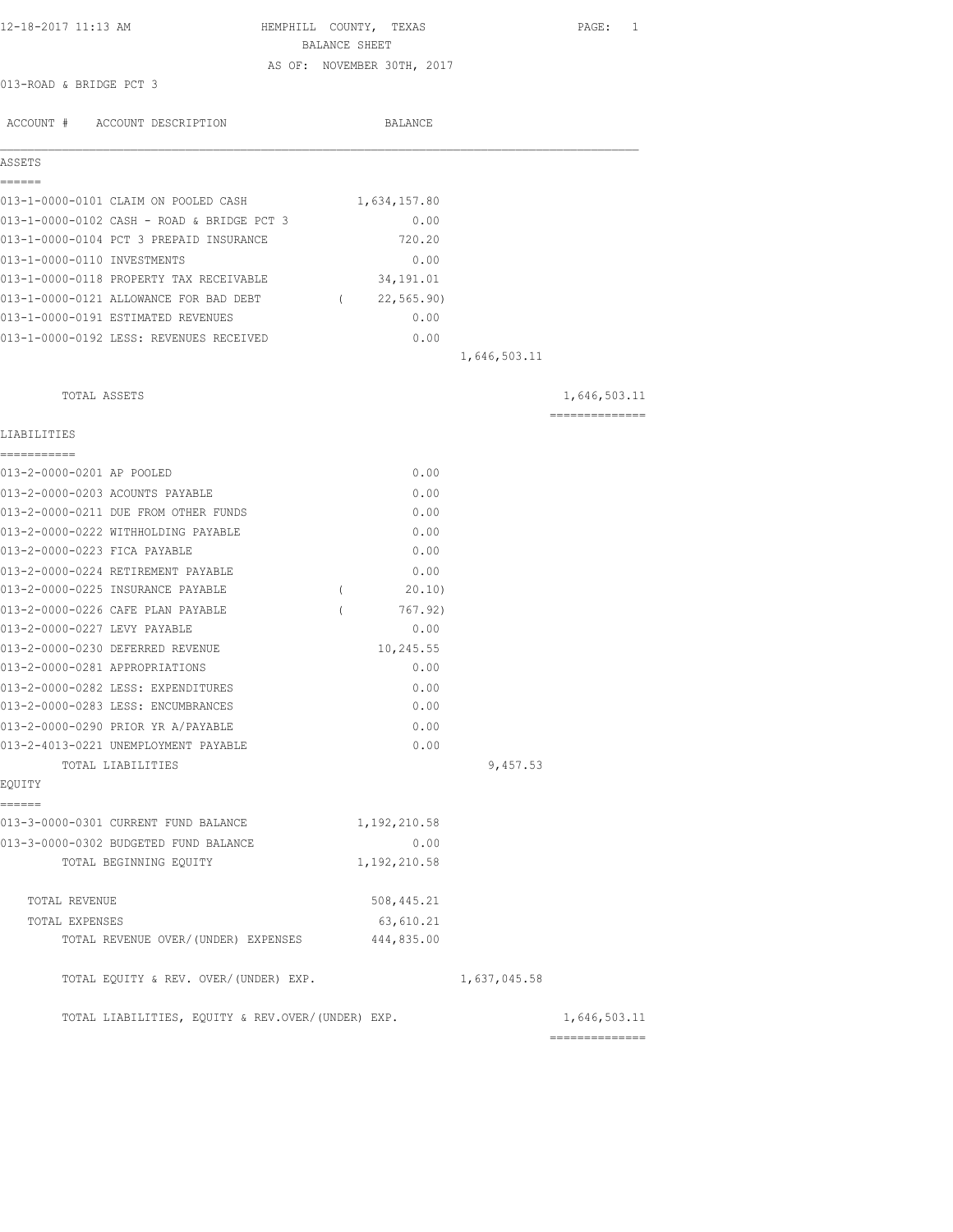| 12-18-2017 11:13 AM                               | HEMPHILL COUNTY, TEXAS     |              | PAGE: 1         |
|---------------------------------------------------|----------------------------|--------------|-----------------|
|                                                   | BALANCE SHEET              |              |                 |
| 014-ROAD & BRIDGE PCT 4                           | AS OF: NOVEMBER 30TH, 2017 |              |                 |
|                                                   |                            |              |                 |
| ACCOUNT # ACCOUNT DESCRIPTION                     | <b>BALANCE</b>             |              |                 |
| ASSETS                                            |                            |              |                 |
| ------                                            |                            |              |                 |
| 014-1-0000-0101 CLAIM ON POOLED CASH              | 1,601,273.16               |              |                 |
| 014-1-0000-0102 CASH - ROAD & BRIDGE PCT 4        | 0.00                       |              |                 |
| 014-1-0000-0104 PCT 4 PREPAID INSURANCE           | 720.20                     |              |                 |
| 014-1-0000-0110 INVESTMENTS                       | 0.00                       |              |                 |
| 014-1-0000-0118 PROPERTY TAX RECEIVABLE           | 30,283.47                  |              |                 |
| 014-1-0000-0121 ALLOWANCE FOR BAD DEBT            | 19,986.94)<br>$\sqrt{2}$   |              |                 |
| 014-1-0000-0191 ESTIMATED REVENUES                | 0.00                       |              |                 |
| 014-1-0000-0192 LESS: REVENUES RECEIVED           | 0.00                       |              |                 |
|                                                   |                            | 1,612,289.89 |                 |
| TOTAL ASSETS                                      |                            |              | 1,612,289.89    |
| LIABILITIES                                       |                            |              | --------------- |
| -----------<br>014-2-0000-0201 AP POOLED          | 0.00                       |              |                 |
| 014-2-0000-0203 ACOUNTS PAYABLE                   | 0.00                       |              |                 |
| 014-2-0000-0211 DUE FROM OTHER FUNDS              | 0.00                       |              |                 |
| 014-2-0000-0222 WITHHOLDING PAYABLE               | 0.00                       |              |                 |
| 014-2-0000-0223 FICA PAYABLE                      | 0.00                       |              |                 |
| 014-2-0000-0224 RETIREMENT PAYABLE                | 0.00                       |              |                 |
| 014-2-0000-0225 INSURANCE PAYABLE                 | 38.81                      |              |                 |
| 014-2-0000-0226 CAFE PLAN PAYABLE                 | 0.00                       |              |                 |
| 014-2-0000-0227 LEVY PAYABLE                      | 0.00                       |              |                 |
| 014-2-0000-0230 DEFERRED REVENUE                  | 9,074.63                   |              |                 |
| 014-2-0000-0281 APPROPRIATIONS                    | 0.00                       |              |                 |
| 014-2-0000-0282 LESS: EXPENDITURES                | 0.00                       |              |                 |
| 014-2-0000-0283 LESS: ENCUMBRANCES                | 0.00                       |              |                 |
| 014-2-0000-0290 PRIOR YR A/PAYABLE                | 0.00                       |              |                 |
| 014-2-4014-0221 UNEMPLOYMENT PAYABLE              | 0.00                       |              |                 |
| TOTAL LIABILITIES                                 |                            | 9,113.44     |                 |
| EOUITY<br>------                                  |                            |              |                 |
| 014-3-0000-0301 CURRENT FUND BALANCE              | 1,228,368.67               |              |                 |
| 014-3-0000-0302 BUDGETED FUND BALANCE             | 0.00                       |              |                 |
| TOTAL BEGINNING EOUITY                            | 1,228,368.67               |              |                 |
| TOTAL REVENUE                                     | 450, 337.21                |              |                 |
| TOTAL EXPENSES                                    | 75,529.43                  |              |                 |
| TOTAL REVENUE OVER/(UNDER) EXPENSES               | 374,807.78                 |              |                 |
| TOTAL EQUITY & REV. OVER/(UNDER) EXP.             |                            | 1,603,176.45 |                 |
| TOTAL LIABILITIES, EQUITY & REV.OVER/(UNDER) EXP. |                            |              | 1,612,289.89    |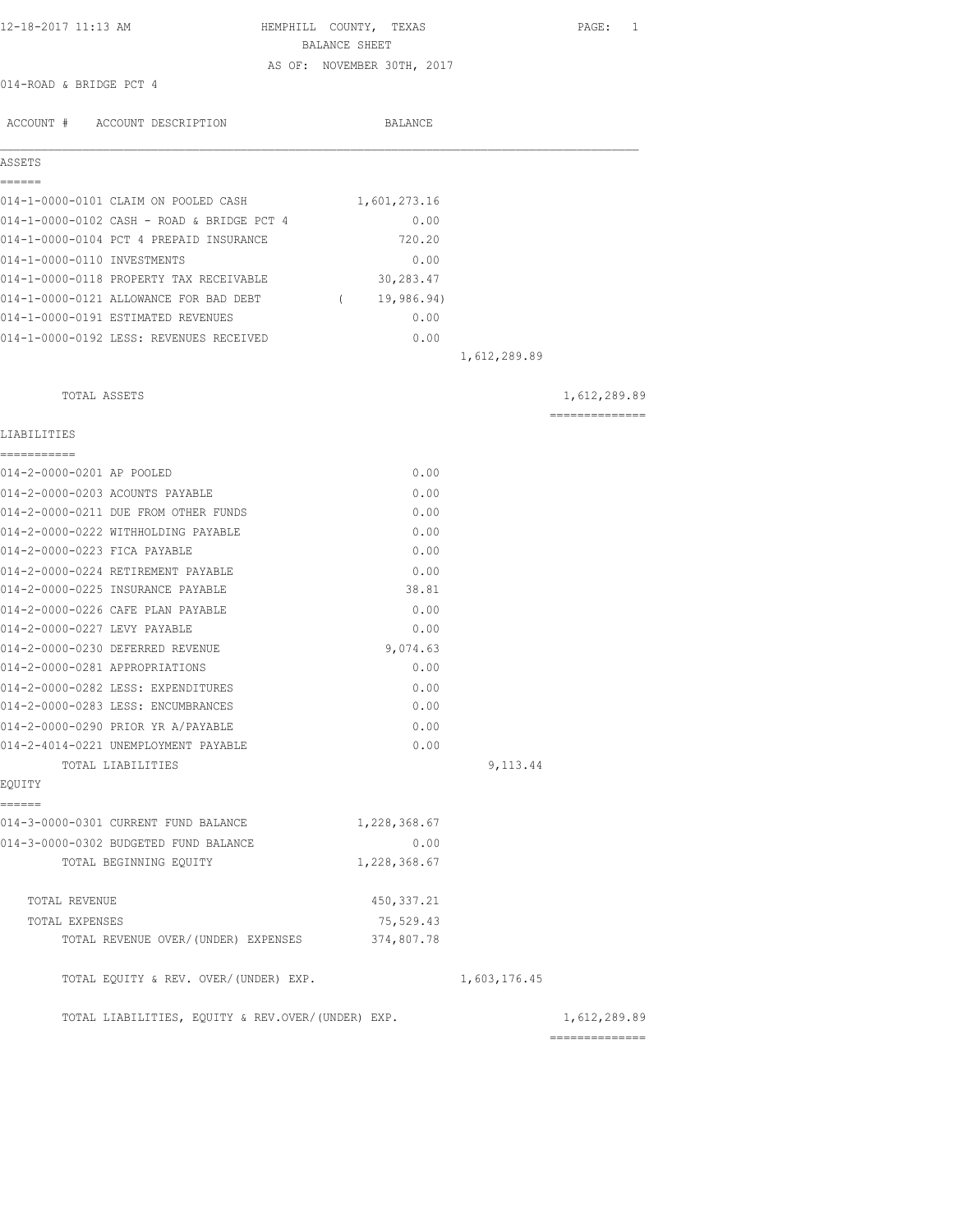| 12-18-2017 11:13 AM<br>HEMPHILL COUNTY, TEXAS     |                            |           | PAGE: 1                                                                                                                                                                                                                                                                                                                                                                                                                                                                                |
|---------------------------------------------------|----------------------------|-----------|----------------------------------------------------------------------------------------------------------------------------------------------------------------------------------------------------------------------------------------------------------------------------------------------------------------------------------------------------------------------------------------------------------------------------------------------------------------------------------------|
| BALANCE SHEET                                     |                            |           |                                                                                                                                                                                                                                                                                                                                                                                                                                                                                        |
|                                                   | AS OF: NOVEMBER 30TH, 2017 |           |                                                                                                                                                                                                                                                                                                                                                                                                                                                                                        |
| 022-CO RECORDS PRESERVATION                       |                            |           |                                                                                                                                                                                                                                                                                                                                                                                                                                                                                        |
| ACCOUNT # ACCOUNT DESCRIPTION                     | BALANCE                    |           |                                                                                                                                                                                                                                                                                                                                                                                                                                                                                        |
| ASSETS                                            |                            |           |                                                                                                                                                                                                                                                                                                                                                                                                                                                                                        |
| ------                                            |                            |           |                                                                                                                                                                                                                                                                                                                                                                                                                                                                                        |
| 022-1-0000-0101 CLAIM ON POOLED CASH              | 19,486.34                  |           |                                                                                                                                                                                                                                                                                                                                                                                                                                                                                        |
| 022-1-0000-0102 CASH - COUNTY-RECORDS PRESERVA    | 0.00                       |           |                                                                                                                                                                                                                                                                                                                                                                                                                                                                                        |
| 022-1-0000-0191 ESTIMATED REVENUES                | 0.00                       |           |                                                                                                                                                                                                                                                                                                                                                                                                                                                                                        |
| 022-1-0000-0192 LESS: REVENUES RECEIVED           | 0.00                       |           |                                                                                                                                                                                                                                                                                                                                                                                                                                                                                        |
|                                                   |                            | 19,486.34 |                                                                                                                                                                                                                                                                                                                                                                                                                                                                                        |
| TOTAL ASSETS                                      |                            |           | 19,486.34                                                                                                                                                                                                                                                                                                                                                                                                                                                                              |
|                                                   |                            |           | $\begin{array}{cccccccccccccc} \multicolumn{2}{c}{} & \multicolumn{2}{c}{} & \multicolumn{2}{c}{} & \multicolumn{2}{c}{} & \multicolumn{2}{c}{} & \multicolumn{2}{c}{} & \multicolumn{2}{c}{} & \multicolumn{2}{c}{} & \multicolumn{2}{c}{} & \multicolumn{2}{c}{} & \multicolumn{2}{c}{} & \multicolumn{2}{c}{} & \multicolumn{2}{c}{} & \multicolumn{2}{c}{} & \multicolumn{2}{c}{} & \multicolumn{2}{c}{} & \multicolumn{2}{c}{} & \multicolumn{2}{c}{} & \multicolumn{2}{c}{} & \$ |
| LIABILITIES<br>===========                        |                            |           |                                                                                                                                                                                                                                                                                                                                                                                                                                                                                        |
| 022-2-0000-0201 AP POOLED                         | 0.00                       |           |                                                                                                                                                                                                                                                                                                                                                                                                                                                                                        |
| 022-2-0000-0203 ACOUNTS PAYABLE                   | 0.00                       |           |                                                                                                                                                                                                                                                                                                                                                                                                                                                                                        |
| 022-2-0000-0222 PAYROLL W/H PAYABLE               | 0.00                       |           |                                                                                                                                                                                                                                                                                                                                                                                                                                                                                        |
| 022-2-0000-0223 PAYROLL FICA PAYABLE              | 0.00                       |           |                                                                                                                                                                                                                                                                                                                                                                                                                                                                                        |
| 022-2-0000-0224 PAYROLL RETIREMENT PAYABLE        | 0.00                       |           |                                                                                                                                                                                                                                                                                                                                                                                                                                                                                        |
| 022-2-0000-0225 PAYROLL INSURANCE PAYABLE         | 0.00                       |           |                                                                                                                                                                                                                                                                                                                                                                                                                                                                                        |
| 022-2-0000-0281 APPROPRIATIONS                    | 0.00                       |           |                                                                                                                                                                                                                                                                                                                                                                                                                                                                                        |
| 022-2-0000-0282 LESS: EXPENDITURES                | 0.00                       |           |                                                                                                                                                                                                                                                                                                                                                                                                                                                                                        |
| 022-2-0000-0283 LESS: ENCUMBRANCES                | 0.00                       |           |                                                                                                                                                                                                                                                                                                                                                                                                                                                                                        |
| 022-2-0000-0290 PRIOR YR A/PAYABLE                | 0.00                       |           |                                                                                                                                                                                                                                                                                                                                                                                                                                                                                        |
| TOTAL LIABILITIES                                 |                            | 0.00      |                                                                                                                                                                                                                                                                                                                                                                                                                                                                                        |
| EQUITY                                            |                            |           |                                                                                                                                                                                                                                                                                                                                                                                                                                                                                        |
| ======<br>022-3-0000-0301 CURRENT FUND BALANCE    | 19,365.59                  |           |                                                                                                                                                                                                                                                                                                                                                                                                                                                                                        |
| 022-3-0000-0302 BUDGETED FUND BALANCE             | 0.00                       |           |                                                                                                                                                                                                                                                                                                                                                                                                                                                                                        |
| TOTAL BEGINNING EQUITY                            | 19,365.59                  |           |                                                                                                                                                                                                                                                                                                                                                                                                                                                                                        |
|                                                   |                            |           |                                                                                                                                                                                                                                                                                                                                                                                                                                                                                        |
| TOTAL REVENUE<br>TOTAL EXPENSES                   | 120.75<br>0.00             |           |                                                                                                                                                                                                                                                                                                                                                                                                                                                                                        |
| TOTAL REVENUE OVER/(UNDER) EXPENSES               | 120.75                     |           |                                                                                                                                                                                                                                                                                                                                                                                                                                                                                        |
|                                                   |                            |           |                                                                                                                                                                                                                                                                                                                                                                                                                                                                                        |
| TOTAL EQUITY & REV. OVER/(UNDER) EXP.             |                            | 19,486.34 |                                                                                                                                                                                                                                                                                                                                                                                                                                                                                        |
| TOTAL LIABILITIES, EQUITY & REV.OVER/(UNDER) EXP. |                            |           | 19,486.34                                                                                                                                                                                                                                                                                                                                                                                                                                                                              |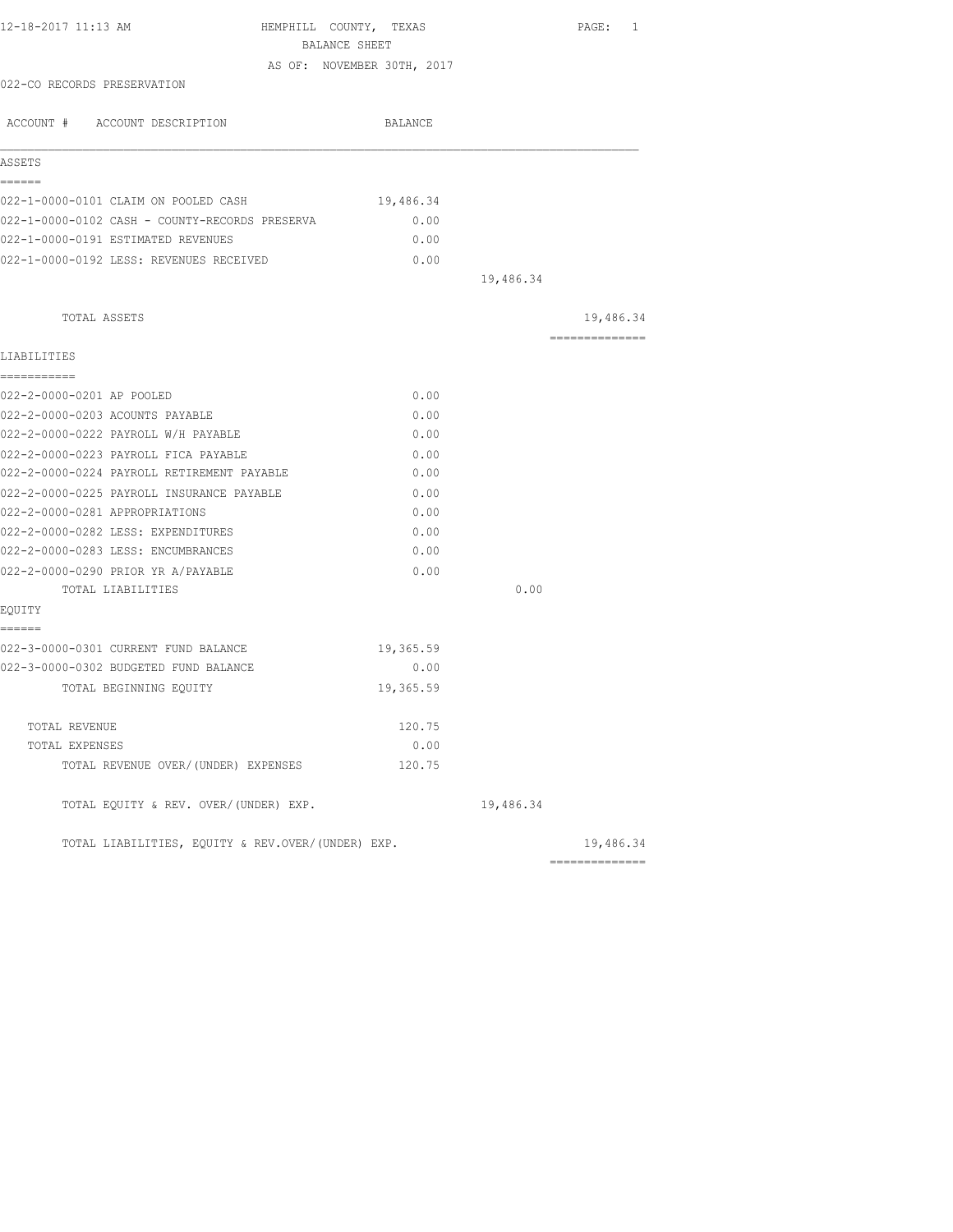| 12-18-2017 11:13 AM                               | HEMPHILL COUNTY, TEXAS     |          | PAGE: 1        |
|---------------------------------------------------|----------------------------|----------|----------------|
|                                                   | BALANCE SHEET              |          |                |
|                                                   | AS OF: NOVEMBER 30TH, 2017 |          |                |
| 023-CLK'S RECORDS PRESERVE                        |                            |          |                |
| ACCOUNT # ACCOUNT DESCRIPTION                     | BALANCE                    |          |                |
| ASSETS                                            |                            |          |                |
| ------                                            |                            |          |                |
| 023-1-0000-0101 CLAIM ON POOLED CASH              | 5,013.41                   |          |                |
| 023-1-0000-0102 CASH-CLK'S RECORD PRESERVATION    | 0.00                       |          |                |
| 023-1-0000-0191 ESTIMATED REVENUES                | 0.00                       |          |                |
| 023-1-0000-0192 LESS: REVENUES RECEIVED           | 0.00                       |          |                |
|                                                   |                            | 5,013.41 |                |
| TOTAL ASSETS                                      |                            |          | 5,013.41       |
|                                                   |                            |          | ============== |
| LIABILITIES<br>------------                       |                            |          |                |
| 023-2-0000-0201 AP POOLED                         | 0.00                       |          |                |
| 023-2-0000-0203 ACOUNTS PAYABLE                   | 0.00                       |          |                |
| 023-2-0000-0222 WITHHOLDING PAYABLE               | 0.00                       |          |                |
| 023-2-0000-0223 FICA PAYABLE                      | 0.00                       |          |                |
| 023-2-0000-0224 PAYROLL RETIREMENT PAYABLE        | 0.00                       |          |                |
| 023-2-0000-0225 PAYROLL INSURANCE PAYABLE         | 0.00                       |          |                |
| 023-2-0000-0281 APPROPRIATIONS                    | 0.00                       |          |                |
| 023-2-0000-0282 LESS: EXPENDITURES                | 0.00                       |          |                |
| 023-2-0000-0283 LESS: ENCUMBRANCES                | 0.00                       |          |                |
| 023-2-0000-0290 PRIOR YR A/PAYABLE                | 0.00                       |          |                |
| TOTAL LIABILITIES                                 |                            | 0.00     |                |
| EQUITY                                            |                            |          |                |
| ------<br>023-3-0000-0301 CURRENT FUND BALANCE    | 4,910.02                   |          |                |
| 023-3-0000-0302 BUDGETED FUND BALANCE             | 0.00                       |          |                |
| TOTAL BEGINNING EOUITY                            | 4,910.02                   |          |                |
| TOTAL REVENUE                                     | 103.39                     |          |                |
| TOTAL EXPENSES                                    | 0.00                       |          |                |
| TOTAL REVENUE OVER/(UNDER) EXPENSES               | 103.39                     |          |                |
| TOTAL EQUITY & REV. OVER/(UNDER) EXP.             |                            | 5,013.41 |                |
| TOTAL LIABILITIES, EQUITY & REV.OVER/(UNDER) EXP. |                            |          | 5,013.41       |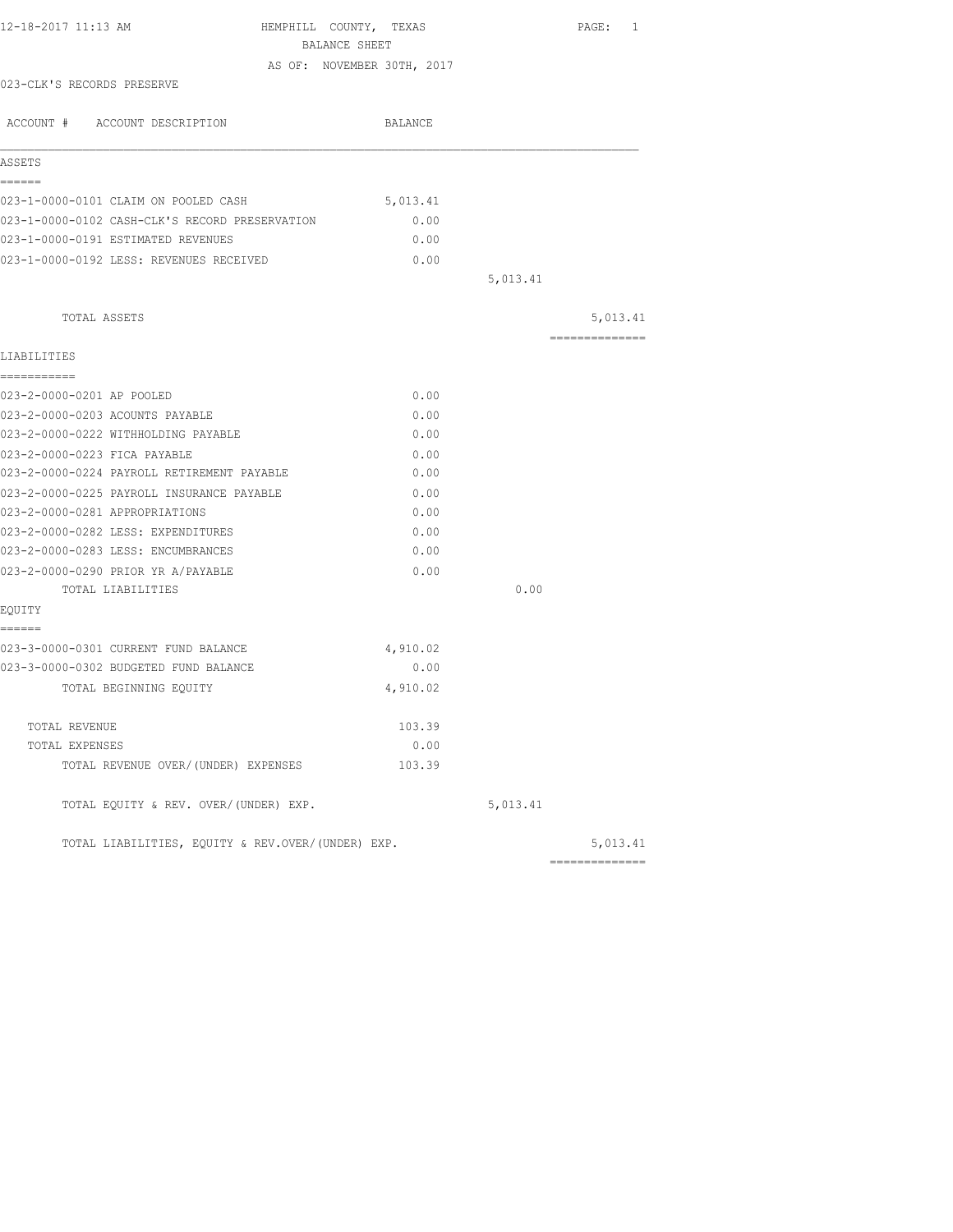| HEMPHILL COUNTY, TEXAS |                                                                                                                                                                                                                  | PAGE: 1        |
|------------------------|------------------------------------------------------------------------------------------------------------------------------------------------------------------------------------------------------------------|----------------|
|                        |                                                                                                                                                                                                                  |                |
|                        |                                                                                                                                                                                                                  |                |
|                        |                                                                                                                                                                                                                  |                |
| BALANCE                |                                                                                                                                                                                                                  |                |
|                        |                                                                                                                                                                                                                  |                |
| 5,920.36               |                                                                                                                                                                                                                  |                |
| 0.00                   |                                                                                                                                                                                                                  |                |
| 0.00                   |                                                                                                                                                                                                                  |                |
| 0.00                   |                                                                                                                                                                                                                  |                |
|                        | 5,920.36                                                                                                                                                                                                         |                |
|                        |                                                                                                                                                                                                                  | 5,920.36       |
|                        |                                                                                                                                                                                                                  | -------------- |
|                        |                                                                                                                                                                                                                  |                |
|                        |                                                                                                                                                                                                                  |                |
|                        |                                                                                                                                                                                                                  |                |
|                        |                                                                                                                                                                                                                  |                |
|                        |                                                                                                                                                                                                                  |                |
|                        |                                                                                                                                                                                                                  |                |
|                        |                                                                                                                                                                                                                  |                |
|                        |                                                                                                                                                                                                                  |                |
|                        |                                                                                                                                                                                                                  |                |
|                        |                                                                                                                                                                                                                  |                |
|                        |                                                                                                                                                                                                                  |                |
|                        |                                                                                                                                                                                                                  |                |
|                        |                                                                                                                                                                                                                  |                |
|                        |                                                                                                                                                                                                                  |                |
|                        |                                                                                                                                                                                                                  |                |
|                        |                                                                                                                                                                                                                  |                |
|                        |                                                                                                                                                                                                                  |                |
|                        |                                                                                                                                                                                                                  |                |
| 301.48                 |                                                                                                                                                                                                                  |                |
| 0.00                   |                                                                                                                                                                                                                  |                |
| 301.48                 |                                                                                                                                                                                                                  |                |
|                        | 5,920.36                                                                                                                                                                                                         |                |
|                        |                                                                                                                                                                                                                  | 5,920.36       |
|                        | BALANCE SHEET<br>AS OF: NOVEMBER 30TH, 2017<br>0.00<br>0.00<br>0.00<br>0.00<br>0.00<br>0.00<br>0.00<br>0.00<br>0.00<br>0.00<br>5,618.88<br>0.00<br>5,618.88<br>TOTAL LIABILITIES, EQUITY & REV.OVER/(UNDER) EXP. | 0.00           |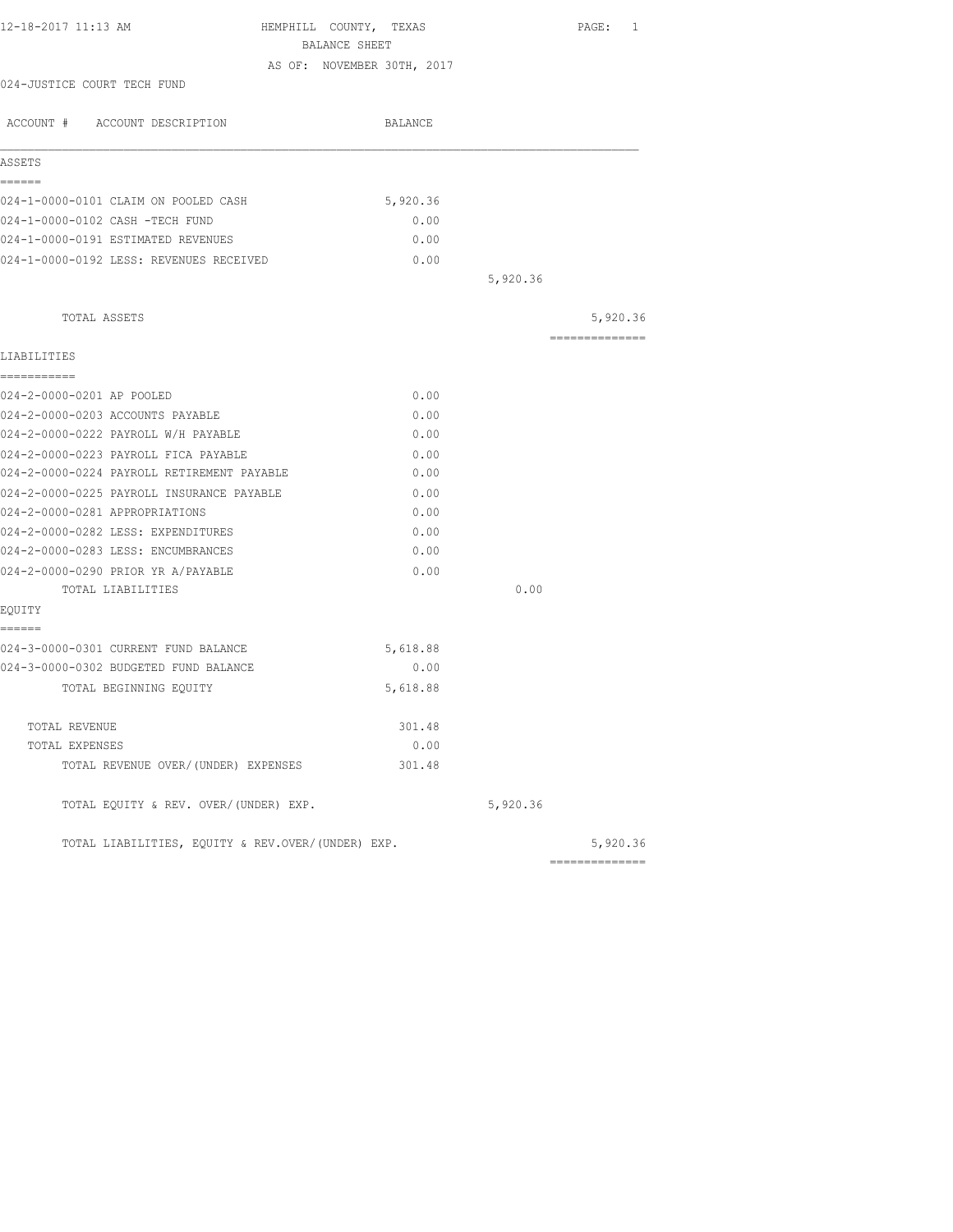| 12-18-2017 11:13 AM                               | HEMPHILL COUNTY, TEXAS     | PAGE: 1                                                                                                                                                                                                                                                                                                                                                                                                                                                                                |
|---------------------------------------------------|----------------------------|----------------------------------------------------------------------------------------------------------------------------------------------------------------------------------------------------------------------------------------------------------------------------------------------------------------------------------------------------------------------------------------------------------------------------------------------------------------------------------------|
|                                                   | BALANCE SHEET              |                                                                                                                                                                                                                                                                                                                                                                                                                                                                                        |
|                                                   | AS OF: NOVEMBER 30TH, 2017 |                                                                                                                                                                                                                                                                                                                                                                                                                                                                                        |
| 026-CLERK'S TECH FUND                             |                            |                                                                                                                                                                                                                                                                                                                                                                                                                                                                                        |
|                                                   |                            |                                                                                                                                                                                                                                                                                                                                                                                                                                                                                        |
| ACCOUNT # ACCOUNT DESCRIPTION                     | BALANCE                    |                                                                                                                                                                                                                                                                                                                                                                                                                                                                                        |
| ASSETS                                            |                            |                                                                                                                                                                                                                                                                                                                                                                                                                                                                                        |
| ======                                            |                            |                                                                                                                                                                                                                                                                                                                                                                                                                                                                                        |
| 026-1-0000-0101 CLAIM ON POOLED CASH              | 144.45                     |                                                                                                                                                                                                                                                                                                                                                                                                                                                                                        |
| 026-1-0000-0102 CASH-CLERK'S TECH FUND            | 0.00                       |                                                                                                                                                                                                                                                                                                                                                                                                                                                                                        |
|                                                   |                            | 144.45                                                                                                                                                                                                                                                                                                                                                                                                                                                                                 |
| TOTAL ASSETS                                      |                            | 144.45                                                                                                                                                                                                                                                                                                                                                                                                                                                                                 |
|                                                   |                            | $\begin{array}{cccccccccc} \multicolumn{2}{c}{} & \multicolumn{2}{c}{} & \multicolumn{2}{c}{} & \multicolumn{2}{c}{} & \multicolumn{2}{c}{} & \multicolumn{2}{c}{} & \multicolumn{2}{c}{} & \multicolumn{2}{c}{} & \multicolumn{2}{c}{} & \multicolumn{2}{c}{} & \multicolumn{2}{c}{} & \multicolumn{2}{c}{} & \multicolumn{2}{c}{} & \multicolumn{2}{c}{} & \multicolumn{2}{c}{} & \multicolumn{2}{c}{} & \multicolumn{2}{c}{} & \multicolumn{2}{c}{} & \multicolumn{2}{c}{} & \mult$ |
| LIABILITIES                                       |                            |                                                                                                                                                                                                                                                                                                                                                                                                                                                                                        |
| -----------                                       |                            |                                                                                                                                                                                                                                                                                                                                                                                                                                                                                        |
| 026-2-0000-0201 AP POOLED                         | 0.00                       |                                                                                                                                                                                                                                                                                                                                                                                                                                                                                        |
| 026-2-0000-0203 ACCOUNTS PAYABLE                  | 0.00                       |                                                                                                                                                                                                                                                                                                                                                                                                                                                                                        |
| TOTAL LIABILITIES                                 |                            | 0.00                                                                                                                                                                                                                                                                                                                                                                                                                                                                                   |
| EOUITY                                            |                            |                                                                                                                                                                                                                                                                                                                                                                                                                                                                                        |
| ======                                            |                            |                                                                                                                                                                                                                                                                                                                                                                                                                                                                                        |
| 026-3-0000-0301 CURRENT FUND BALANCE              | 0.00                       |                                                                                                                                                                                                                                                                                                                                                                                                                                                                                        |
| TOTAL BEGINNING EQUITY                            | 0.00                       |                                                                                                                                                                                                                                                                                                                                                                                                                                                                                        |
| TOTAL REVENUE                                     | 144.45                     |                                                                                                                                                                                                                                                                                                                                                                                                                                                                                        |
| TOTAL EXPENSES                                    | 0.00                       |                                                                                                                                                                                                                                                                                                                                                                                                                                                                                        |
| TOTAL REVENUE OVER/ (UNDER) EXPENSES              | 144.45                     |                                                                                                                                                                                                                                                                                                                                                                                                                                                                                        |
| TOTAL EQUITY & REV. OVER/(UNDER) EXP.             |                            | 144.45                                                                                                                                                                                                                                                                                                                                                                                                                                                                                 |
| TOTAL LIABILITIES, EQUITY & REV.OVER/(UNDER) EXP. |                            | 144.45                                                                                                                                                                                                                                                                                                                                                                                                                                                                                 |
|                                                   |                            |                                                                                                                                                                                                                                                                                                                                                                                                                                                                                        |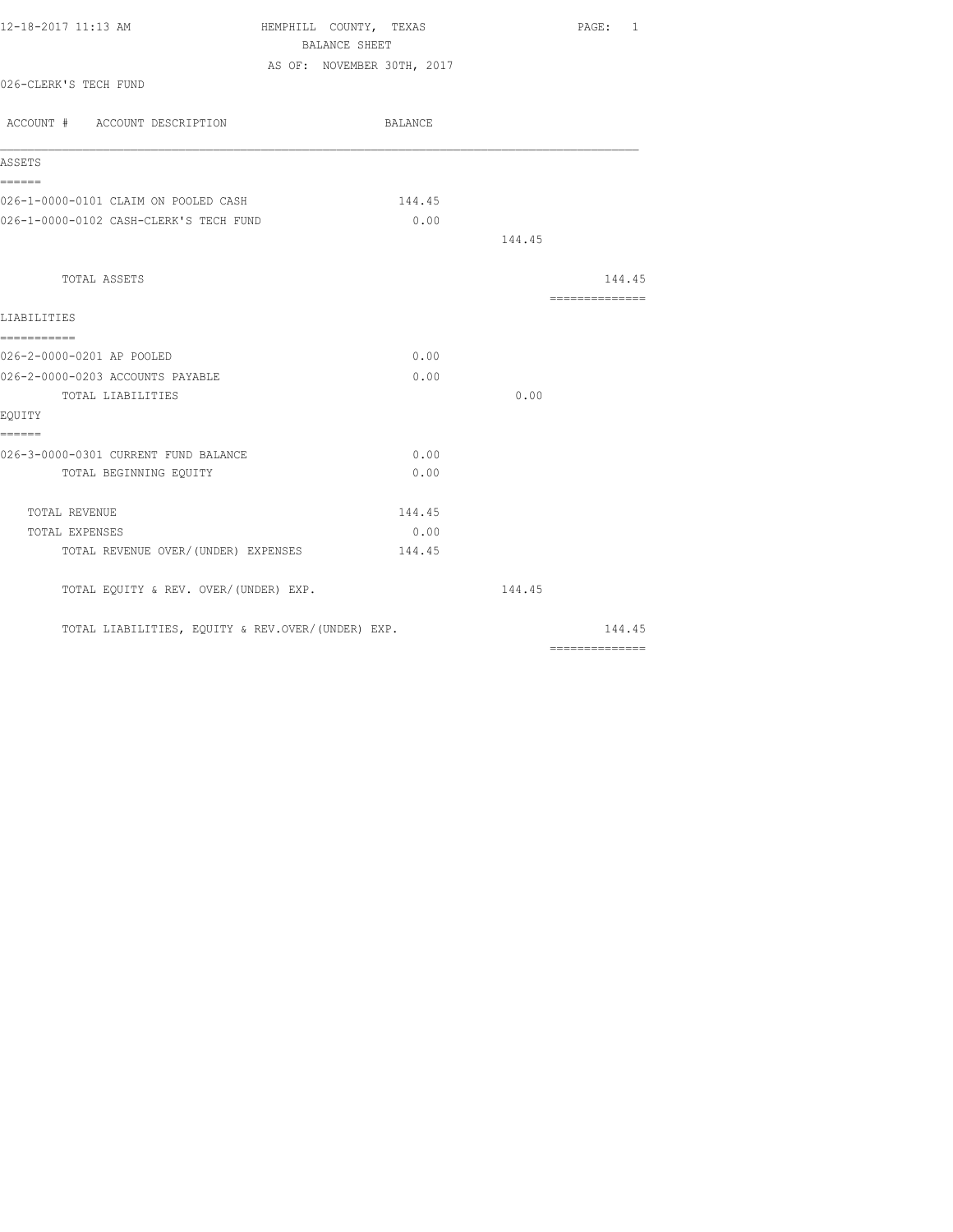| HEMPHILL COUNTY, TEXAS | PAGE:<br>1                                                                                                                                                                                                                                                                                                            |
|------------------------|-----------------------------------------------------------------------------------------------------------------------------------------------------------------------------------------------------------------------------------------------------------------------------------------------------------------------|
|                        |                                                                                                                                                                                                                                                                                                                       |
|                        |                                                                                                                                                                                                                                                                                                                       |
| BALANCE                |                                                                                                                                                                                                                                                                                                                       |
|                        |                                                                                                                                                                                                                                                                                                                       |
|                        |                                                                                                                                                                                                                                                                                                                       |
| 1,000.00               |                                                                                                                                                                                                                                                                                                                       |
| 0.00                   |                                                                                                                                                                                                                                                                                                                       |
| 0.00                   |                                                                                                                                                                                                                                                                                                                       |
| 0.00                   |                                                                                                                                                                                                                                                                                                                       |
|                        |                                                                                                                                                                                                                                                                                                                       |
|                        | 1,000.00                                                                                                                                                                                                                                                                                                              |
|                        |                                                                                                                                                                                                                                                                                                                       |
| 0.00                   |                                                                                                                                                                                                                                                                                                                       |
| 0.00                   |                                                                                                                                                                                                                                                                                                                       |
| 0.00                   |                                                                                                                                                                                                                                                                                                                       |
| 0.00                   |                                                                                                                                                                                                                                                                                                                       |
| 0.00                   |                                                                                                                                                                                                                                                                                                                       |
| 0.00                   |                                                                                                                                                                                                                                                                                                                       |
|                        | 0.00                                                                                                                                                                                                                                                                                                                  |
|                        |                                                                                                                                                                                                                                                                                                                       |
|                        |                                                                                                                                                                                                                                                                                                                       |
|                        |                                                                                                                                                                                                                                                                                                                       |
| 500.00                 |                                                                                                                                                                                                                                                                                                                       |
| 500.00                 |                                                                                                                                                                                                                                                                                                                       |
| 0.00                   |                                                                                                                                                                                                                                                                                                                       |
| 500.00                 |                                                                                                                                                                                                                                                                                                                       |
|                        |                                                                                                                                                                                                                                                                                                                       |
|                        | 1,000.00                                                                                                                                                                                                                                                                                                              |
|                        | BALANCE SHEET<br>AS OF: NOVEMBER 30TH, 2017<br>029-1-0000-0102 CASH -PRETRIAL INTERVENTION<br>029-1-0000-0192 LESS: REVENUES RECEIVED<br>1,000.00<br>500.00<br>0.00<br>TOTAL REVENUE OVER/ (UNDER) EXPENSES<br>TOTAL EQUITY & REV. OVER/(UNDER) EXP.<br>1,000.00<br>TOTAL LIABILITIES, EQUITY & REV.OVER/(UNDER) EXP. |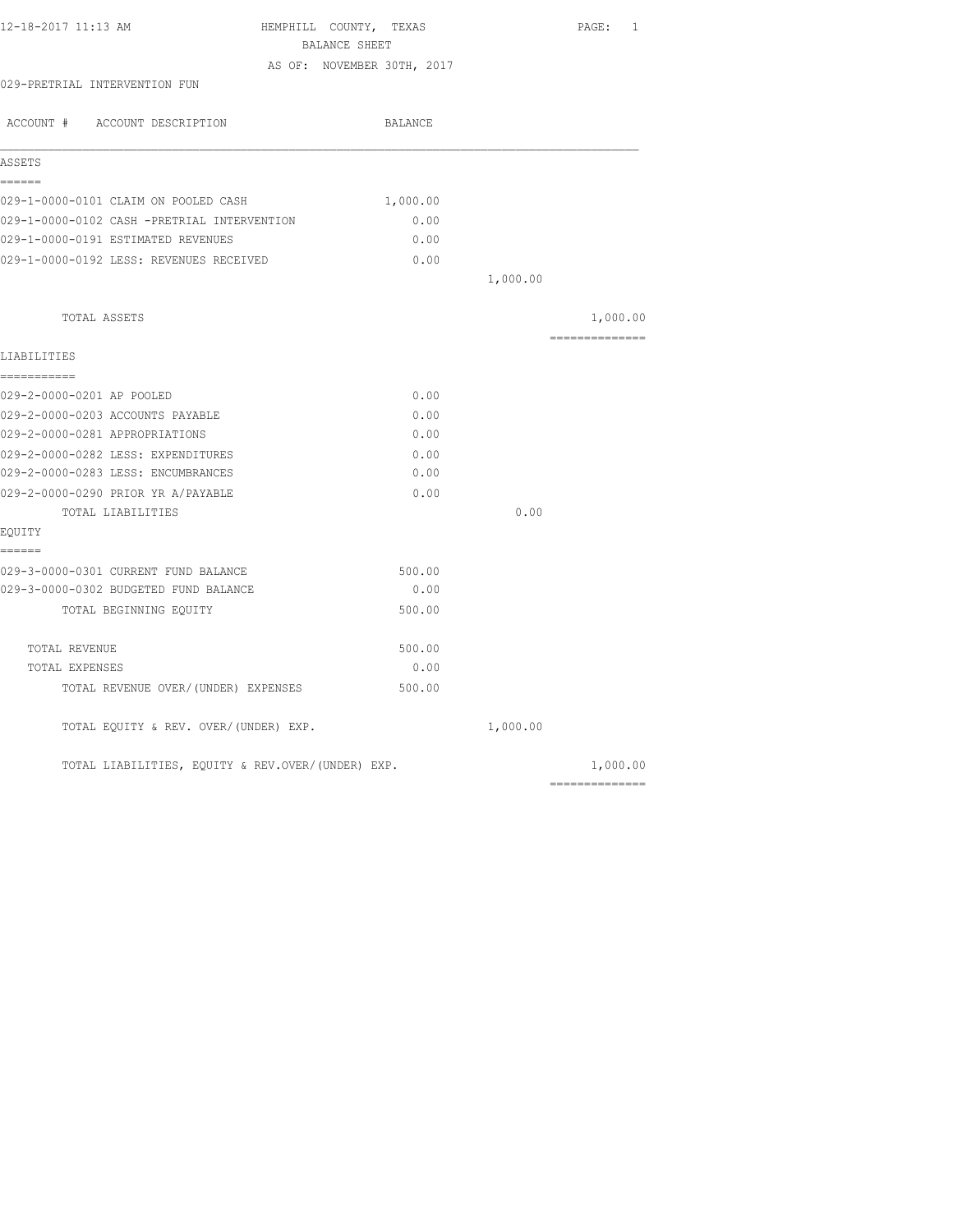| 12-18-2017 11:13 AM                               | HEMPHILL COUNTY, TEXAS<br>BALANCE SHEET |           | PAGE: 1         |
|---------------------------------------------------|-----------------------------------------|-----------|-----------------|
|                                                   | AS OF: NOVEMBER 30TH, 2017              |           |                 |
| 032-CHK COLLECTION/CO ATTY                        |                                         |           |                 |
| ACCOUNT # ACCOUNT DESCRIPTION                     | BALANCE                                 |           |                 |
| ASSETS                                            |                                         |           |                 |
| ------<br>032-1-0000-0101 CLAIM ON POOLED CASH    | 17,705.88                               |           |                 |
| 032-1-0000-0102 CASH - CHECK COLLECTION/CO ATT    | 0.00                                    |           |                 |
| 032-1-0000-0103 PETTY CASH                        | 0.00                                    |           |                 |
| 032-1-0000-0105 PETTY CASH-CO ATTY                | 100.00                                  |           |                 |
| 032-1-0000-0191 ESTIMATED REVENUES                | 0.00                                    |           |                 |
| 032-1-0000-0192 LESS: REVENUES RECEIVED           | 0.00                                    |           |                 |
|                                                   |                                         | 17,805.88 |                 |
| TOTAL ASSETS                                      |                                         |           | 17,805.88       |
| LIABILITIES                                       |                                         |           | =============== |
| -----------<br>032-2-0000-0201 AP POOLED          | 0.00                                    |           |                 |
| 032-2-0000-0203 ACCOUNTS PAYABLE                  | 0.00                                    |           |                 |
| 032-2-0000-0281 APPROPRIATIONS                    | 0.00                                    |           |                 |
| 032-2-0000-0282 LESS: EXPENDITURES                | 0.00                                    |           |                 |
| 032-2-0000-0283 LESS: ENCUMBRANCES                | 0.00                                    |           |                 |
| 032-2-0000-0290 PRIOR YR A/PAYABLE                | 0.00                                    |           |                 |
| TOTAL LIABILITIES                                 |                                         | 0.00      |                 |
| EOUITY<br>------                                  |                                         |           |                 |
| 032-3-0000-0301 CURRENT FUND BALANCE              | 17,805.88                               |           |                 |
| 032-3-0000-0302 BUDGETED FUND BALANCE             | 0.00                                    |           |                 |
| TOTAL BEGINNING EQUITY                            | 17,805.88                               |           |                 |
| TOTAL REVENUE                                     | 0.00                                    |           |                 |
| TOTAL EXPENSES                                    | 0.00                                    |           |                 |
| TOTAL REVENUE OVER/(UNDER) EXPENSES               | 0.00                                    |           |                 |
| TOTAL EQUITY & REV. OVER/(UNDER) EXP.             |                                         | 17,805.88 |                 |
| TOTAL LIABILITIES, EQUITY & REV.OVER/(UNDER) EXP. |                                         |           | 17,805.88       |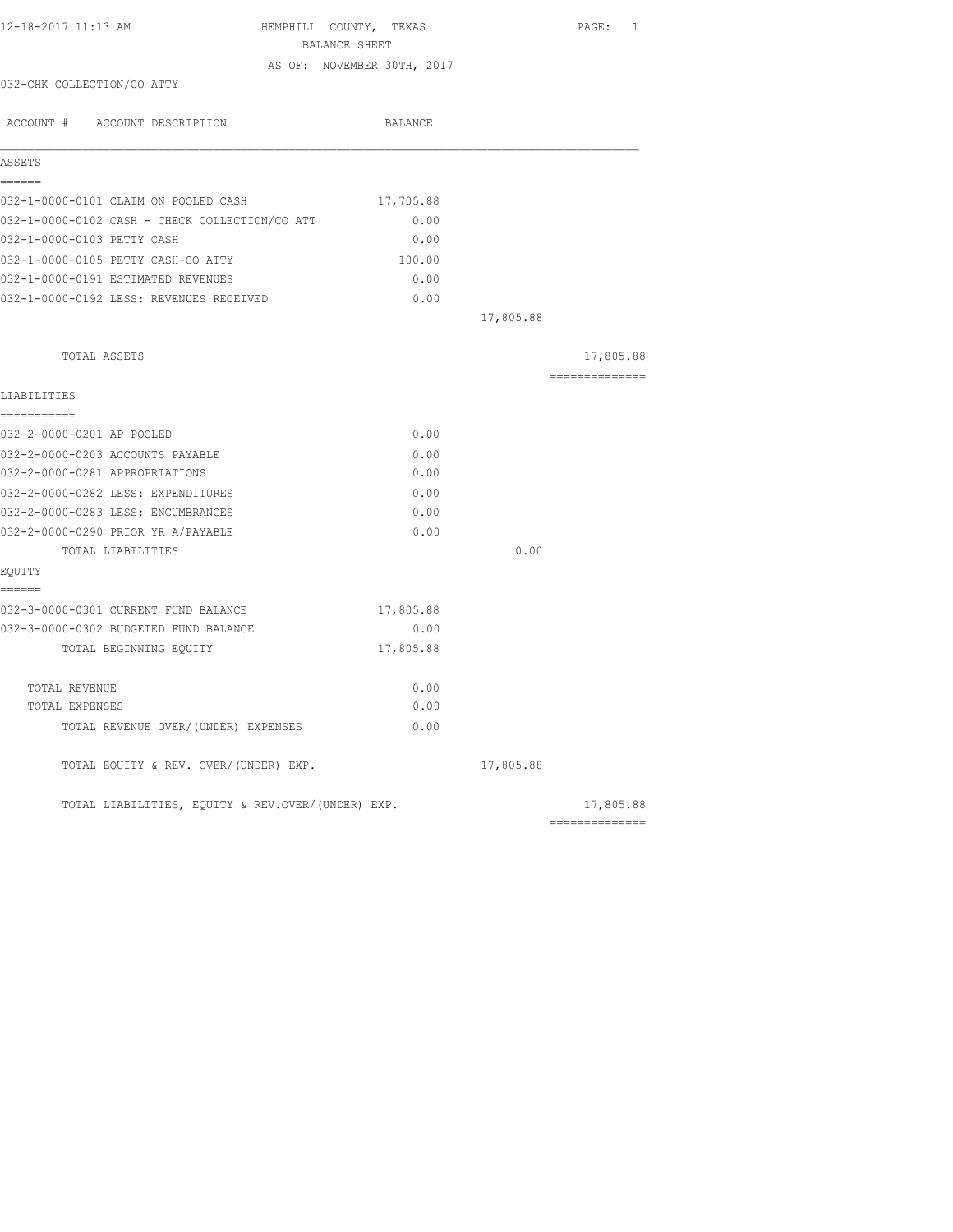| 12-18-2017 11:13 AM                                                           | HEMPHILL COUNTY, TEXAS<br>BALANCE SHEET | PAGE: 1        |
|-------------------------------------------------------------------------------|-----------------------------------------|----------------|
|                                                                               | AS OF: NOVEMBER 30TH, 2017              |                |
| 036-ANNUAL LEOSE/LAW                                                          |                                         |                |
| ACCOUNT # ACCOUNT DESCRIPTION                                                 | BALANCE                                 |                |
| ASSETS                                                                        |                                         |                |
| ======                                                                        |                                         |                |
| 036-1-0000-0101 CLAIM ON POOLED CASH                                          | 9,080.70                                |                |
| 036-1-0000-0102 CASH - ANNUAL LEOSE/LAW                                       | 0.00                                    |                |
| 036-1-0000-0191 ESTIMATED REVENUES                                            | 0.00                                    |                |
| 036-1-0000-0192 LESS: REVENUES RECEIVED                                       | 0.00                                    |                |
|                                                                               |                                         | 9,080.70       |
| TOTAL ASSETS                                                                  |                                         | 9,080.70       |
| LIABILITIES                                                                   |                                         | ============== |
| -----------                                                                   |                                         |                |
| 036-2-0000-0201 AP POOLED                                                     | 0.00                                    |                |
| 036-2-0000-0203 ACOUNTS PAYABLE                                               | 0.00                                    |                |
| 036-2-0000-0222 PAYROLL W/H PAYABLE                                           | 0.00                                    |                |
| 036-2-0000-0223 PAYROLL FICA PAYABLE                                          | 0.00                                    |                |
| 036-2-0000-0224 PAYROLL RETIREMENT PAYABLE                                    | 0.00                                    |                |
| 036-2-0000-0225 PAYROLL INSURANCE PAYABLE                                     | 0.00                                    |                |
| 036-2-0000-0281 APPROPRIATIONS                                                | 0.00                                    |                |
| 036-2-0000-0282 LESS: EXPENDITURES                                            | 0.00                                    |                |
| 036-2-0000-0283 LESS: ENCUMBRANCES                                            | 0.00                                    |                |
| 036-2-0000-0290 PRIOR YR A/PAYABLE                                            | 0.00                                    |                |
| TOTAL LIABILITIES                                                             |                                         | 0.00           |
| EQUITY                                                                        |                                         |                |
| ======                                                                        |                                         |                |
| 036-3-0000-0301 CURRENT FUND BALANCE<br>036-3-0000-0302 BUDGETED FUND BALANCE | 9,080.70<br>0.00                        |                |
|                                                                               |                                         |                |
| TOTAL BEGINNING EQUITY                                                        | 9,080.70                                |                |
| TOTAL REVENUE                                                                 | 0.00                                    |                |
| TOTAL EXPENSES                                                                | 0.00                                    |                |
| TOTAL REVENUE OVER/(UNDER) EXPENSES                                           | 0.00                                    |                |
| TOTAL EQUITY & REV. OVER/(UNDER) EXP.                                         |                                         | 9,080.70       |
| TOTAL LIABILITIES, EQUITY & REV.OVER/(UNDER) EXP.                             |                                         | 9,080.70       |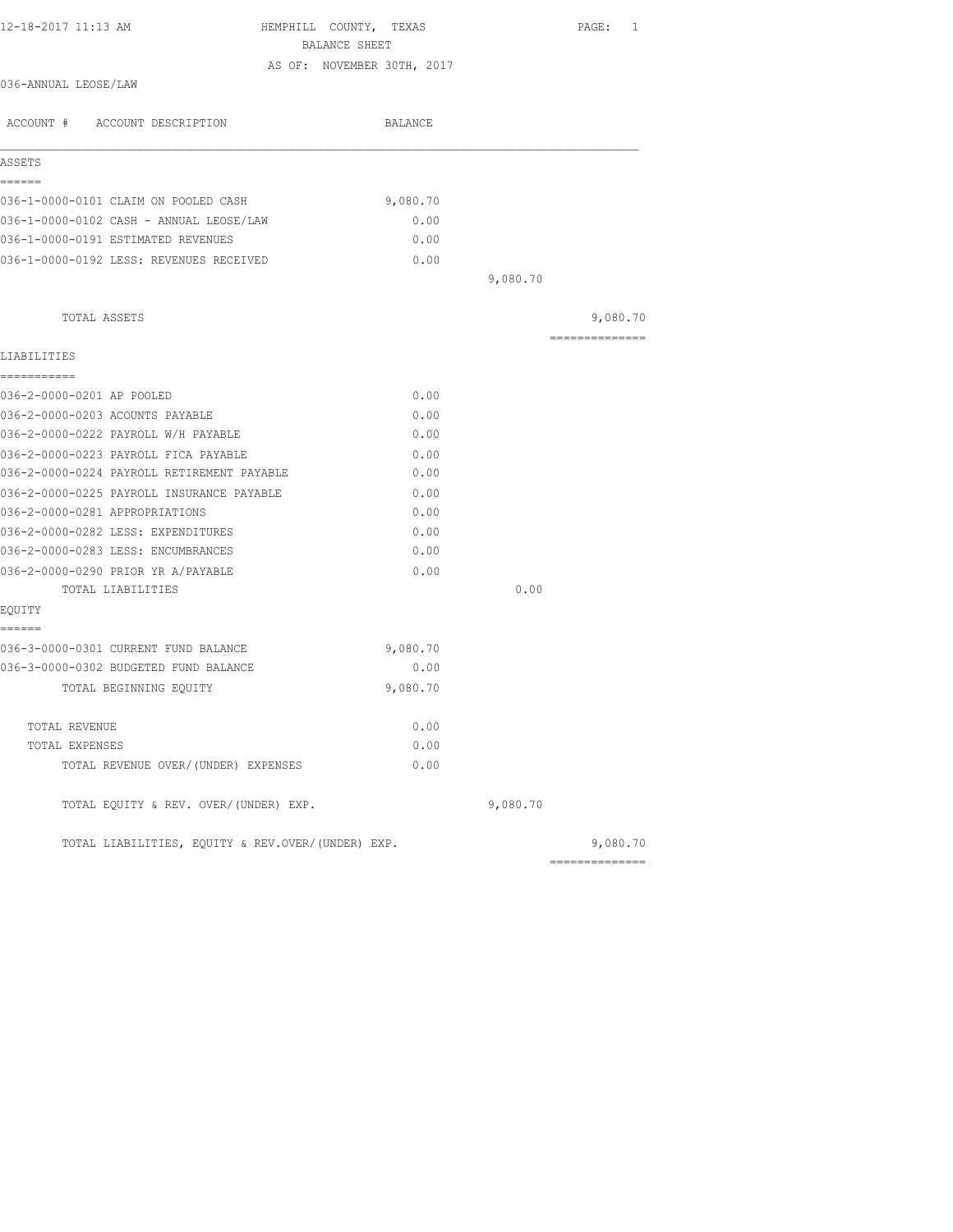| 12-18-2017 11:13 AM                            | HEMPHILL COUNTY, TEXAS<br>BALANCE SHEET | PAGE: 1         |
|------------------------------------------------|-----------------------------------------|-----------------|
| 046-SCAAP                                      | AS OF: NOVEMBER 30TH, 2017              |                 |
| ACCOUNT # ACCOUNT DESCRIPTION                  | <b>BALANCE</b>                          |                 |
| ASSETS                                         |                                         |                 |
| ======<br>046-1-0000-0101 CLAIM ON POOLED CASH | 65,265.58                               |                 |
| 046-1-0000-0102 CASH - SCAAP                   | 0.00                                    |                 |
| 046-1-0000-0191 ESTIMATED REVENUES             | 0.00                                    |                 |
| 046-1-0000-0192 LESS: REVENUES RECEIVED        | 0.00                                    |                 |
|                                                |                                         | 65,265.58       |
| TOTAL ASSETS                                   |                                         | 65,265.58       |
| LIABILITIES                                    |                                         | --------------- |
| ===========<br>046-2-0000-0201 AP POOLED       | 0.00                                    |                 |
| 046-2-0000-0203 ACOUNTS PAYABLE                | 0.00                                    |                 |
| 046-2-0000-0222 PAYROLL W/H PAYABLE            | 0.00                                    |                 |
| 046-2-0000-0223 PAYROLL FICA PAYABLE           | 0.00                                    |                 |
| 046-2-0000-0224 PAYROLL RETIREMENT PAYABLE     | 0.00                                    |                 |
| 046-2-0000-0225 PAYROLL INSURANCE PAYABLE      | 0.00                                    |                 |
| 046-2-0000-0281 APPROPRIATIONS                 | 0.00                                    |                 |
| 046-2-0000-0282 LESS: EXPENDITURES             | 0.00                                    |                 |
| 046-2-0000-0283 LESS: ENCUMBRANCES             | 0.00                                    |                 |
| TOTAL LIABILITIES                              |                                         | 0.00            |
| EQUITY                                         |                                         |                 |
| ======                                         |                                         |                 |
| 046-3-0000-0301 CURRENT FUND BALANCE           | 65,265.58                               |                 |
| 046-3-0000-0302 BUDGETED FUND BALANCE          | 0.00                                    |                 |
| TOTAL BEGINNING EQUITY                         | 65,265.58                               |                 |
| TOTAL REVENUE                                  | 0.00                                    |                 |
| TOTAL EXPENSES                                 | 0.00                                    |                 |
| TOTAL REVENUE OVER/ (UNDER) EXPENSES           | 0.00                                    |                 |

TOTAL EQUITY & REV. OVER/(UNDER) EXP. (2001) 2012 10:50:58

TOTAL LIABILITIES, EQUITY & REV.OVER/(UNDER) EXP. 65,265.58

| 65,265 |  |
|--------|--|
|        |  |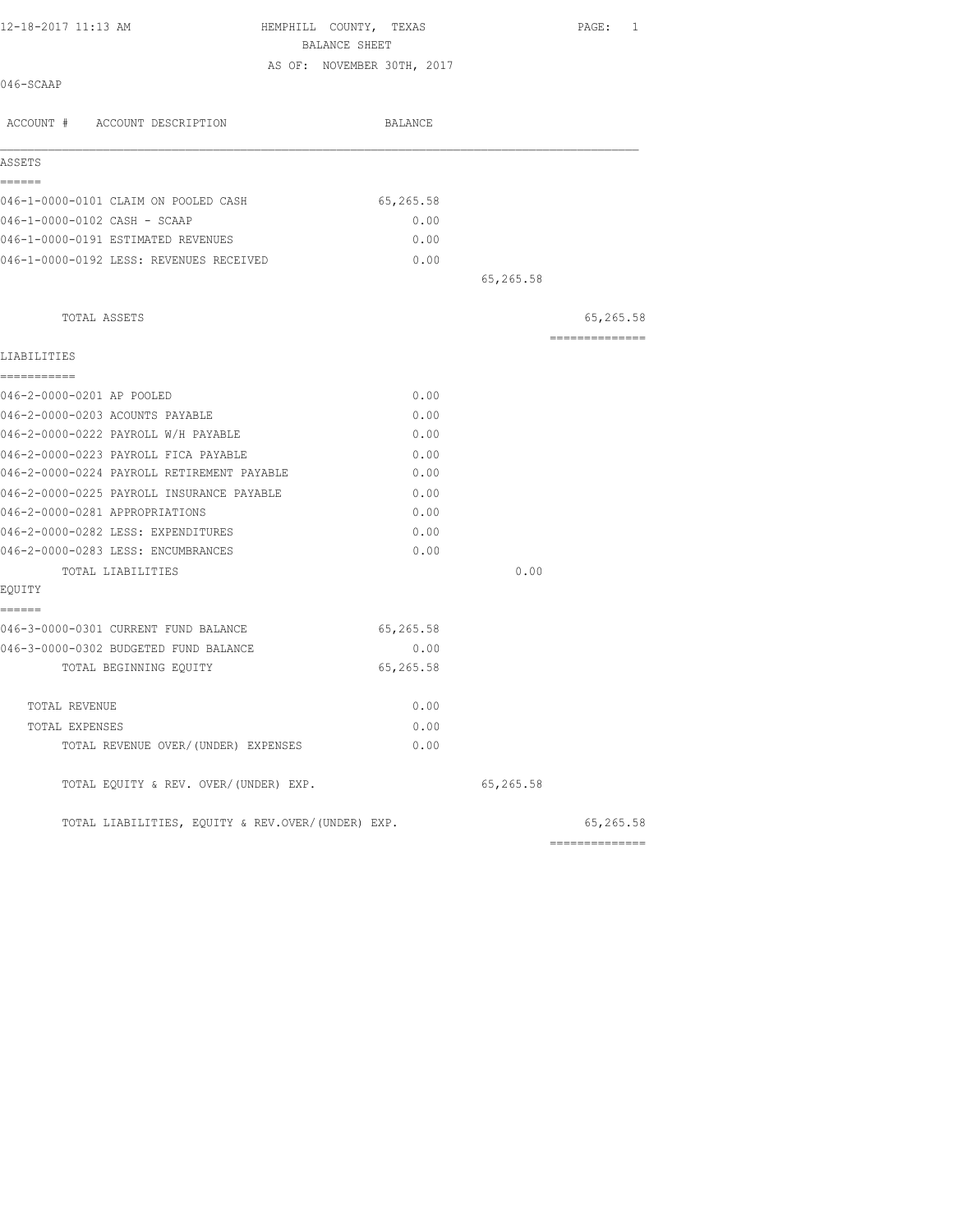| 12-18-2017 11:13 AM                               | HEMPHILL COUNTY, TEXAS     | PAGE: 1                                                                                                                                                                                                                                                                                                                                                                                                                                                                                |  |  |
|---------------------------------------------------|----------------------------|----------------------------------------------------------------------------------------------------------------------------------------------------------------------------------------------------------------------------------------------------------------------------------------------------------------------------------------------------------------------------------------------------------------------------------------------------------------------------------------|--|--|
| <b>BALANCE SHEET</b>                              |                            |                                                                                                                                                                                                                                                                                                                                                                                                                                                                                        |  |  |
|                                                   | AS OF: NOVEMBER 30TH, 2017 |                                                                                                                                                                                                                                                                                                                                                                                                                                                                                        |  |  |
| 047-SHERIFF COMMISSARY                            |                            |                                                                                                                                                                                                                                                                                                                                                                                                                                                                                        |  |  |
| ACCOUNT # ACCOUNT DESCRIPTION                     | BALANCE                    |                                                                                                                                                                                                                                                                                                                                                                                                                                                                                        |  |  |
| ASSETS                                            |                            |                                                                                                                                                                                                                                                                                                                                                                                                                                                                                        |  |  |
| ======<br>047-1-0000-0101 SHERIFF COMMISSARY      | 12,313.86                  |                                                                                                                                                                                                                                                                                                                                                                                                                                                                                        |  |  |
| 047-1-0000-0102 CASH-SHERIFF COMMISSARY           | 0.00                       |                                                                                                                                                                                                                                                                                                                                                                                                                                                                                        |  |  |
|                                                   |                            | 12,313.86                                                                                                                                                                                                                                                                                                                                                                                                                                                                              |  |  |
| TOTAL ASSETS                                      |                            | 12,313.86                                                                                                                                                                                                                                                                                                                                                                                                                                                                              |  |  |
| EOUITY                                            |                            | $\begin{array}{cccccccccc} \multicolumn{2}{c}{} & \multicolumn{2}{c}{} & \multicolumn{2}{c}{} & \multicolumn{2}{c}{} & \multicolumn{2}{c}{} & \multicolumn{2}{c}{} & \multicolumn{2}{c}{} & \multicolumn{2}{c}{} & \multicolumn{2}{c}{} & \multicolumn{2}{c}{} & \multicolumn{2}{c}{} & \multicolumn{2}{c}{} & \multicolumn{2}{c}{} & \multicolumn{2}{c}{} & \multicolumn{2}{c}{} & \multicolumn{2}{c}{} & \multicolumn{2}{c}{} & \multicolumn{2}{c}{} & \multicolumn{2}{c}{} & \mult$ |  |  |
| ======                                            |                            |                                                                                                                                                                                                                                                                                                                                                                                                                                                                                        |  |  |
| 047-3-0000-0301 SHERIFF COMMISSARY                | 12,313.86                  |                                                                                                                                                                                                                                                                                                                                                                                                                                                                                        |  |  |
| TOTAL BEGINNING EQUITY                            | 12,313.86                  |                                                                                                                                                                                                                                                                                                                                                                                                                                                                                        |  |  |
| TOTAL REVENUE                                     | 0.00                       |                                                                                                                                                                                                                                                                                                                                                                                                                                                                                        |  |  |
| TOTAL EXPENSES                                    | 0.00                       |                                                                                                                                                                                                                                                                                                                                                                                                                                                                                        |  |  |
| TOTAL REVENUE OVER/(UNDER) EXPENSES               | 0.00                       |                                                                                                                                                                                                                                                                                                                                                                                                                                                                                        |  |  |
| TOTAL EQUITY & REV. OVER/(UNDER) EXP.             |                            | 12,313.86                                                                                                                                                                                                                                                                                                                                                                                                                                                                              |  |  |
| TOTAL LIABILITIES, EQUITY & REV.OVER/(UNDER) EXP. |                            | 12,313.86                                                                                                                                                                                                                                                                                                                                                                                                                                                                              |  |  |
|                                                   |                            | $\begin{array}{cccccccccccccc} \multicolumn{2}{c}{} & \multicolumn{2}{c}{} & \multicolumn{2}{c}{} & \multicolumn{2}{c}{} & \multicolumn{2}{c}{} & \multicolumn{2}{c}{} & \multicolumn{2}{c}{} & \multicolumn{2}{c}{} & \multicolumn{2}{c}{} & \multicolumn{2}{c}{} & \multicolumn{2}{c}{} & \multicolumn{2}{c}{} & \multicolumn{2}{c}{} & \multicolumn{2}{c}{} & \multicolumn{2}{c}{} & \multicolumn{2}{c}{} & \multicolumn{2}{c}{} & \multicolumn{2}{c}{} & \multicolumn{2}{c}{} & \$ |  |  |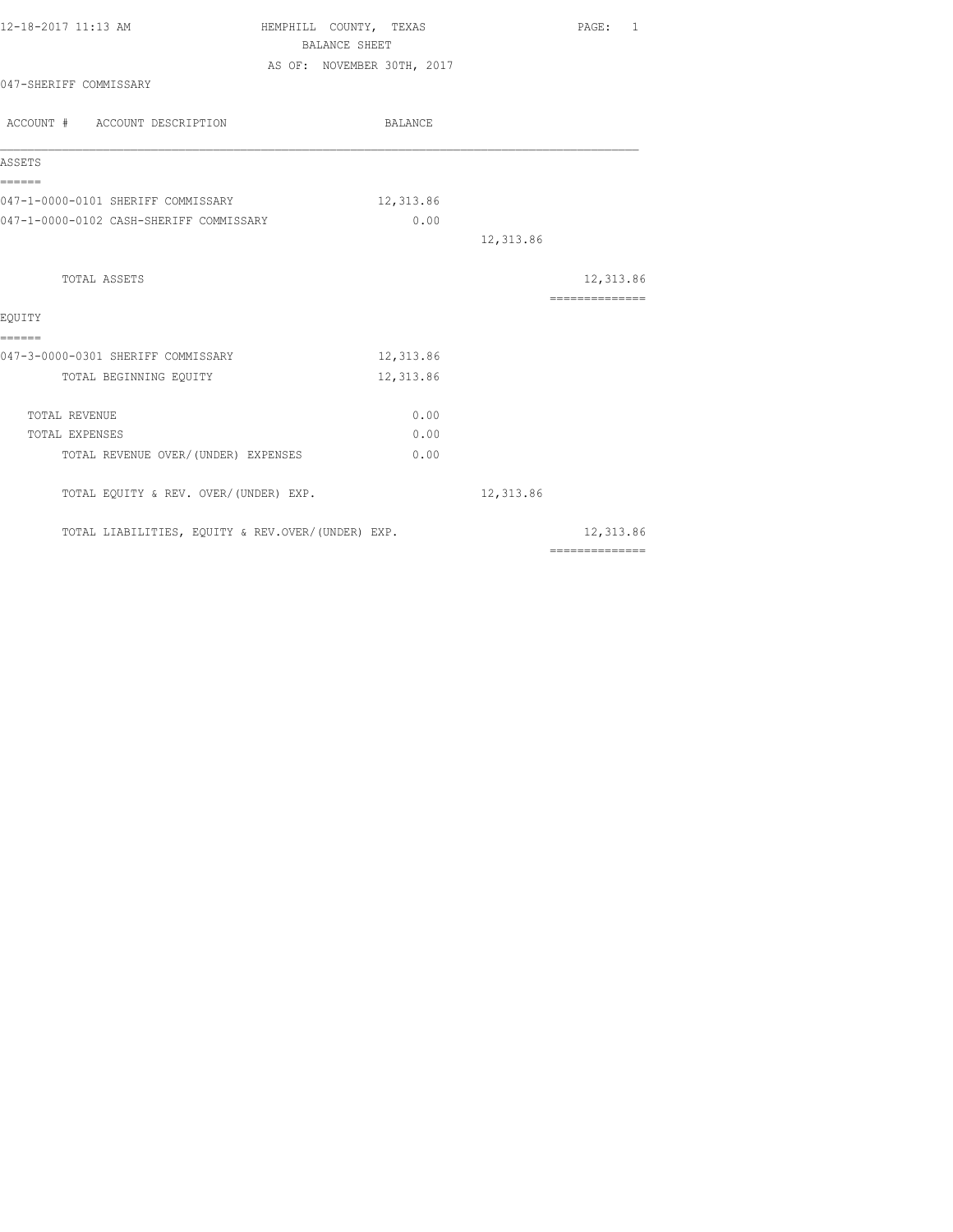| 12-18-2017 11:13 AM           | HEMPHILL COUNTY, TEXAS     | PAGE: |  |
|-------------------------------|----------------------------|-------|--|
|                               | BALANCE SHEET              |       |  |
| 048-SHERIFF SEIZURE           | AS OF: NOVEMBER 30TH, 2017 |       |  |
| ACCOUNT # ACCOUNT DESCRIPTION | <b>BALANCE</b>             |       |  |

| ASSETS                                            |          |          |                |
|---------------------------------------------------|----------|----------|----------------|
| ======<br>048-1-0000-0102 CASH                    | 5,309.47 |          |                |
|                                                   |          | 5,309.47 |                |
| TOTAL ASSETS                                      |          |          | 5,309.47       |
|                                                   |          |          |                |
| EOUITY<br>======                                  |          |          |                |
| 048-3-0000-0301 FUND BALANCE                      | 5,309.47 |          |                |
| TOTAL BEGINNING EQUITY                            | 5,309.47 |          |                |
| <b>TOTAL REVENUE</b>                              | 0.00     |          |                |
| <b>TOTAL EXPENSES</b>                             | 0.00     |          |                |
| TOTAL REVENUE OVER/ (UNDER) EXPENSES              | 0.00     |          |                |
| TOTAL EQUITY & REV. OVER/(UNDER) EXP.             |          | 5,309.47 |                |
| TOTAL LIABILITIES, EQUITY & REV.OVER/(UNDER) EXP. |          |          | 5,309.47       |
|                                                   |          |          | ============== |